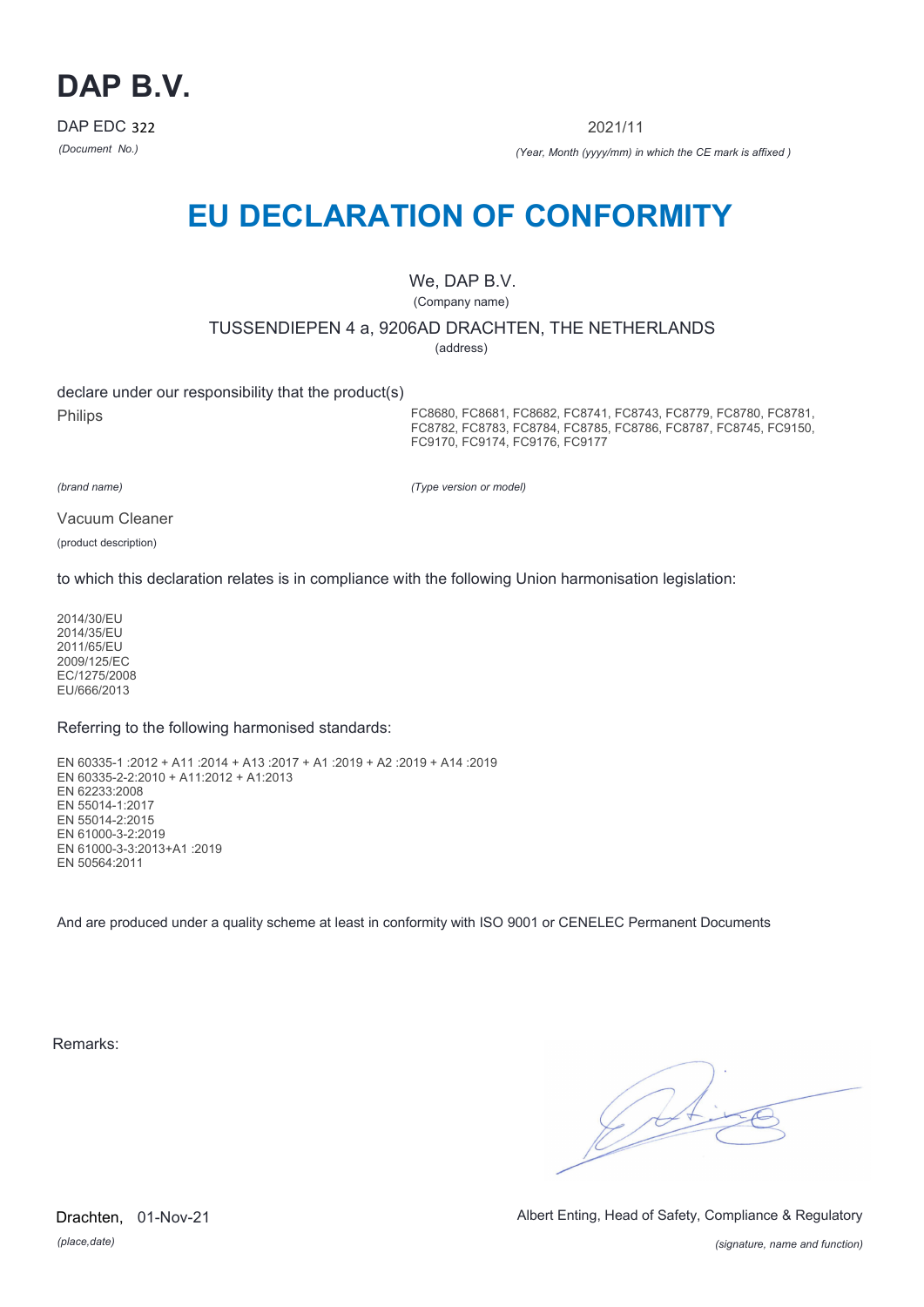

2021/11

*(Document No. /Bericht Nr. ) (Year, Month (yyyy/mm) in which the CE mark is affixed /Jahr der CE Zeichenerteilung )*

# **EU DECLARATION OF CONFORMITY**

(EG - Konformitätserklärung)

# We, DAP B.V.

(Company name / Name)

## TUSSENDIEPEN 4 a, 9206AD DRACHTEN, THE NETHERLANDS

(address / Anschrift)

erklären als Verantwortliche, daß folgende(s) elektrische(n) Produkt(e)

declare under our responsibility that the product(s) FC8680, FC8681, FC8682, FC8741, FC8743, FC8779, FC8780, FC8781, FC8782, FC8783, FC8784, FC8785, FC8786, FC8787, FC8745, FC9150, FC9170, FC9174, FC9176, FC9177

Philips

*(brand name, Markenname)*

*(Type version or model, Typenbezeichnung oder Modell )*

Vacuum Cleaner (product description, Produktbezeichnung)

to which this declaration relates is in compliance with the following Union harmonisation legislation:

(auf die sich diese Konformitätserklärung bezieht, allen nachstehenden harmonisierten Normen der Union entspricht:)

2014/30/EU 2014/35/EU 2011/65/EU 2009/125/EC EC/1275/2008 EU/666/2013

### Referring to the following harmonised standards:

(Bezugnahme auf die folgenden harmonisierten Normen:)

EN 60335-1 :2012 + A11 :2014 + A13 :2017 + A1 :2019 + A2 :2019 + A14 :2019 EN 60335-2-2:2010 + A11:2012 + A1:2013 EN 62233:2008 EN 55014-1:2017 EN 55014-2:2015 EN 61000-3-2:2019 EN 61000-3-3:2013+A1 :2019 EN 50564:2011

And are produced under a quality scheme at least in conformity with ISO 9001 or CENELEC Permanent Documents (und die gemäß eines Qualitätsystems produziert werden, dass mindestens der ISO 9001 oder CENELEC Permanent Documents entspricht)

Remarks: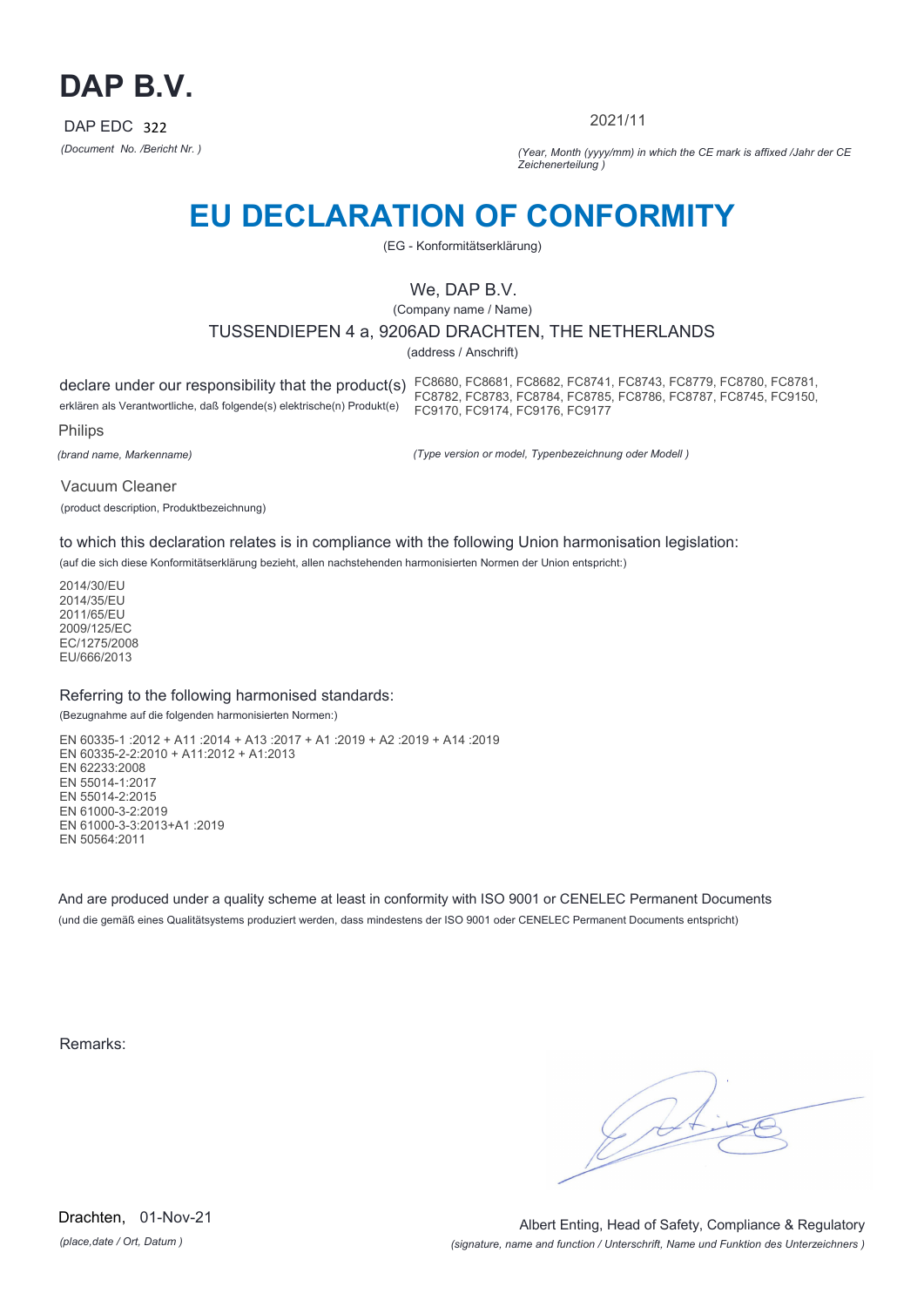

2021/11

*(Document No. / Numéro du document) (Year, Month (yyyy/mm) in which the CE mark is affixed / Année/mois (aaaa/mm) au cours de laquelle le marquage CE a été apposé)*

# **EU DECLARATION OF CONFORMITY**

(DECLARATION DE CONFORMITE CE)

# We, DAP B.V.

(Company name / Nom de l'entreprise)

### TUSSENDIEPEN 4 a, 9206AD DRACHTEN, THE NETHERLANDS

(address / adresse)

declare under our responsibility that the product(s) FC8680, FC8681, FC8682, FC8741, FC8743, FC8779, FC8780, FC8781, (déclarons sous notre propre responsabilité que le(s) produit(s)) Philips FC8782, FC8783, FC8784, FC8785, FC8786, FC8787, FC8745, FC9150, FC9170, FC9174, FC9176, FC9177

*(brand name, nom de la marque)*

*(Type version or model, référence ou modèle)*

Vacuum Cleaner (product description, description du produit)

to which this declaration relates is in compliance with the following Union harmonisation legislation:

(auquel cette déclaration se rapporte, est conforme à la législation d'harmonisation de l'Union suivante :)

2014/30/EU 2014/35/EU 2011/65/EU 2009/125/EC EC/1275/2008 EU/666/2013

### Referring to the following harmonised standards:

(Et fait référence aux normes harmonisées suivantes :)

EN 60335-1 :2012 + A11 :2014 + A13 :2017 + A1 :2019 + A2 :2019 + A14 :2019 EN 60335-2-2:2010 + A11:2012 + A1:2013 EN 62233:2008 EN 55014-1:2017 EN 55014-2:2015 EN 61000-3-2:2019 EN 61000-3-3:2013+A1 :2019 EN 50564:2011

And are produced under a quality scheme at least in conformity with ISO 9001 or CENELEC Permanent Documents (Et sont fabriqués conformément à une qualité au moins conforme à la norme ISO 9001 ou aux Documents Permanents CENELEC)

Remarks:

*(place,date / lieu, date)* Drachten, 01-Nov-21

*(signature, name and function / signature, nom et fonction)* Albert Enting, Head of Safety, Compliance & Regulatory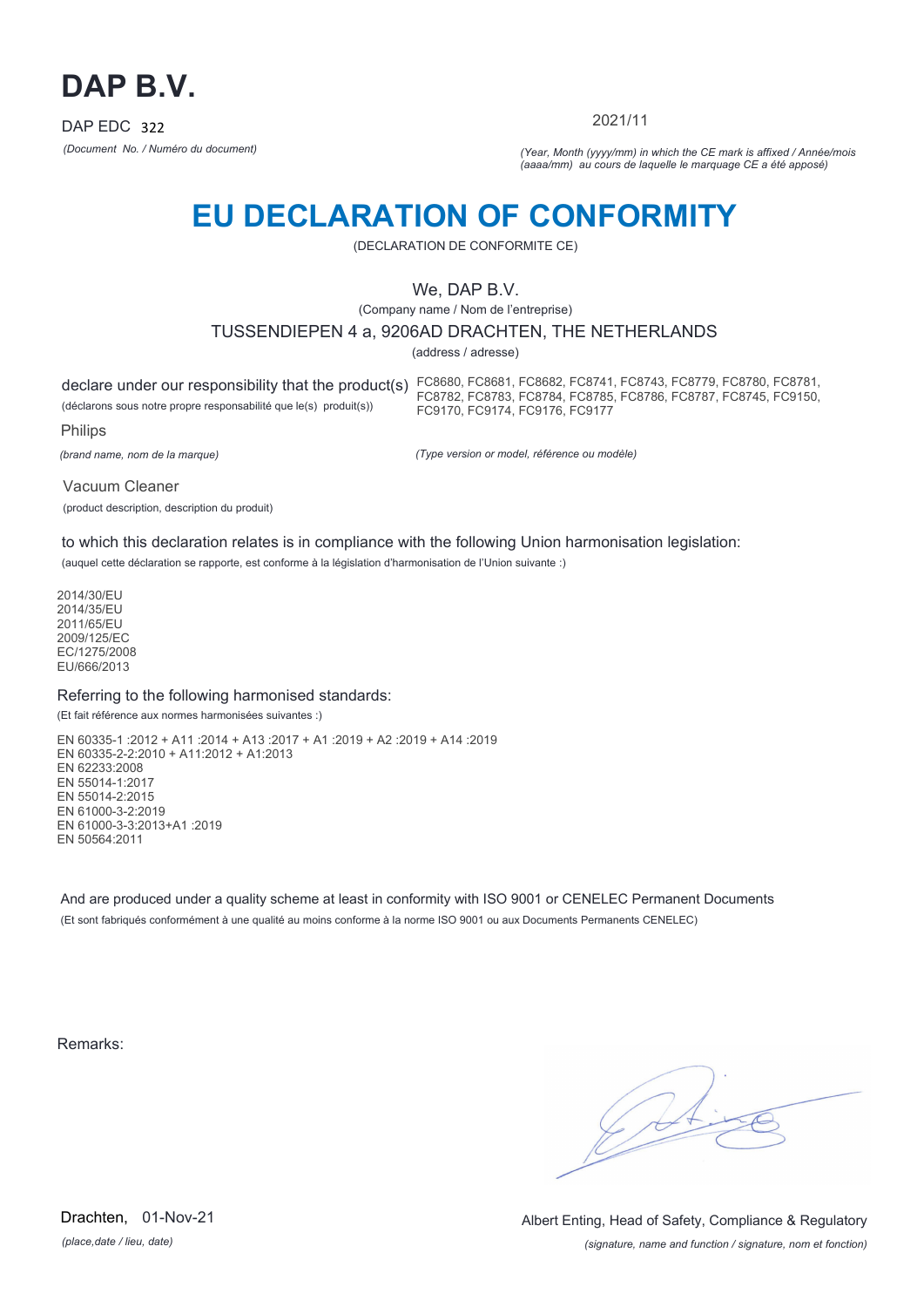

2021/11

*(Document No. / Documentnummer) (Year, Month (yyyy/mm) in which the CE mark is affixed / Jaar, maand waarin de CE markering is uitgegeven)*

# **EU DECLARATION OF CONFORMITY**

(Europeese Conformiteitsverklaring)

# We, DAP B.V.

(Company name / Bedrijfsnaam)

### TUSSENDIEPEN 4 a, 9206AD DRACHTEN, THE NETHERLANDS

(address / adres)

declare under our responsibility that the product(s) FC8680, FC8681, FC8682, FC8741, FC8743, FC8779, FC8780, FC8781, (verklaren dat onder onze verantwoordelijkheid de product(en)) Philips FC8782, FC8783, FC8784, FC8785, FC8786, FC8787, FC8745, FC9150, FC9170, FC9174, FC9176, FC9177

*(brand name, merknaam)*

*(Type version or model, typenummer of model)*

Vacuum Cleaner (product description, productbeschrijving)

to which this declaration relates is in compliance with the following Union harmonisation legislation:

(waarop deze verklaring betrekking heeft in overeenstemming is met de volgende harmonisatiewetten van de Europese Unie:)

2014/30/EU 2014/35/EU 2011/65/EU 2009/125/EC EC/1275/2008 EU/666/2013

### Referring to the following harmonised standards:

(Onder verwijzing naar de volgende geharmoniseerde normen:)

EN 60335-1 :2012 + A11 :2014 + A13 :2017 + A1 :2019 + A2 :2019 + A14 :2019 EN 60335-2-2:2010 + A11:2012 + A1:2013 EN 62233:2008 EN 55014-1:2017 EN 55014-2:2015 EN 61000-3-2:2019 EN 61000-3-3:2013+A1 :2019 EN 50564:2011

And are produced under a quality scheme at least in conformity with ISO 9001 or CENELEC Permanent Documents (En worden geproduceerd volgens een kwaliteitsprogramma wat minimaal overeenkomt met ISO9001 of de CENELEC permanente documenten)

Remarks:

 $\sqrt{2}$ 

*(place,date / plaats, datum)* Drachten, 01-Nov-21 Albert Enting, Head of Safety, Compliance & Regulatory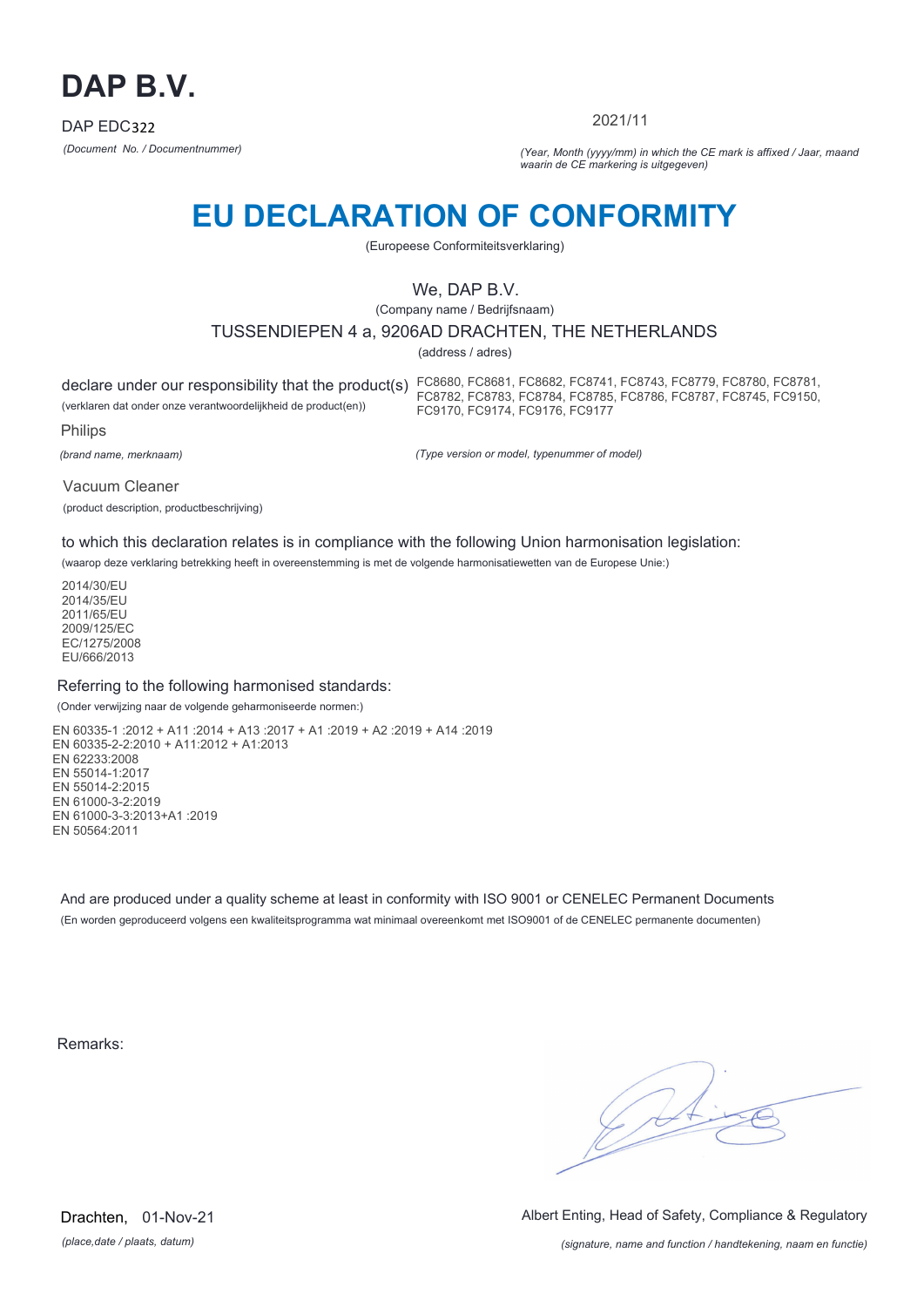

2021/11

*(Document No. / Číslo zprávy) (Year, Month (yyyy/mm) in which the CE mark is affixed / Rok udělění známky CE)*

# **EU DECLARATION OF CONFORMITY**

(Prohlášení o shodě v EU)

# We, DAP B.V.

(Company name / Jméno)

## TUSSENDIEPEN 4 a, 9206AD DRACHTEN, THE NETHERLANDS

(address / adresa)

(Prohlašujeme na svou odpovědnost, že elektrický výrobek)

declare under our responsibility that the product(s) FC8680, FC8681, FC8682, FC8741, FC8743, FC8779, FC8780, FC8781, FC8782, FC8783, FC8784, FC8785, FC8786, FC8787, FC8745, FC9150, FC9170, FC9174, FC9176, FC9177

Philips

*(brand name, značka)*

*(Type version or model, Typ verze nebo model)*

Vacuum Cleaner (product description, popis výrobku)

to which this declaration relates is in compliance with the following Union harmonisation legislation:

(ke kterému se toto prohlášení vztahuje, je v souladu s následujícími harmonizačními právními předpisy EU:)

2014/30/EU 2014/35/EU 2011/65/EU 2009/125/EC EC/1275/2008 EU/666/2013

### Referring to the following harmonised standards:

(Odkazující na následovné harmonizované normy:)

EN 60335-1 :2012 + A11 :2014 + A13 :2017 + A1 :2019 + A2 :2019 + A14 :2019 EN 60335-2-2:2010 + A11:2012 + A1:2013 EN 62233:2008 EN 55014-1:2017 EN 55014-2:2015 EN 61000-3-2:2019 EN 61000-3-3:2013+A1 :2019 EN 50564:2011

And are produced under a quality scheme at least in conformity with ISO 9001 or CENELEC Permanent Documents (A jsou vyráběny v systému řízení kvality minimálně ve shodě s ISO 9001 nebo)

Remarks:

*(place,date / místo, datum)* Drachten, 01-Nov-21

*(signature, name and function / podpis, jméno a funkce)* Albert Enting, Head of Safety, Compliance & Regulatory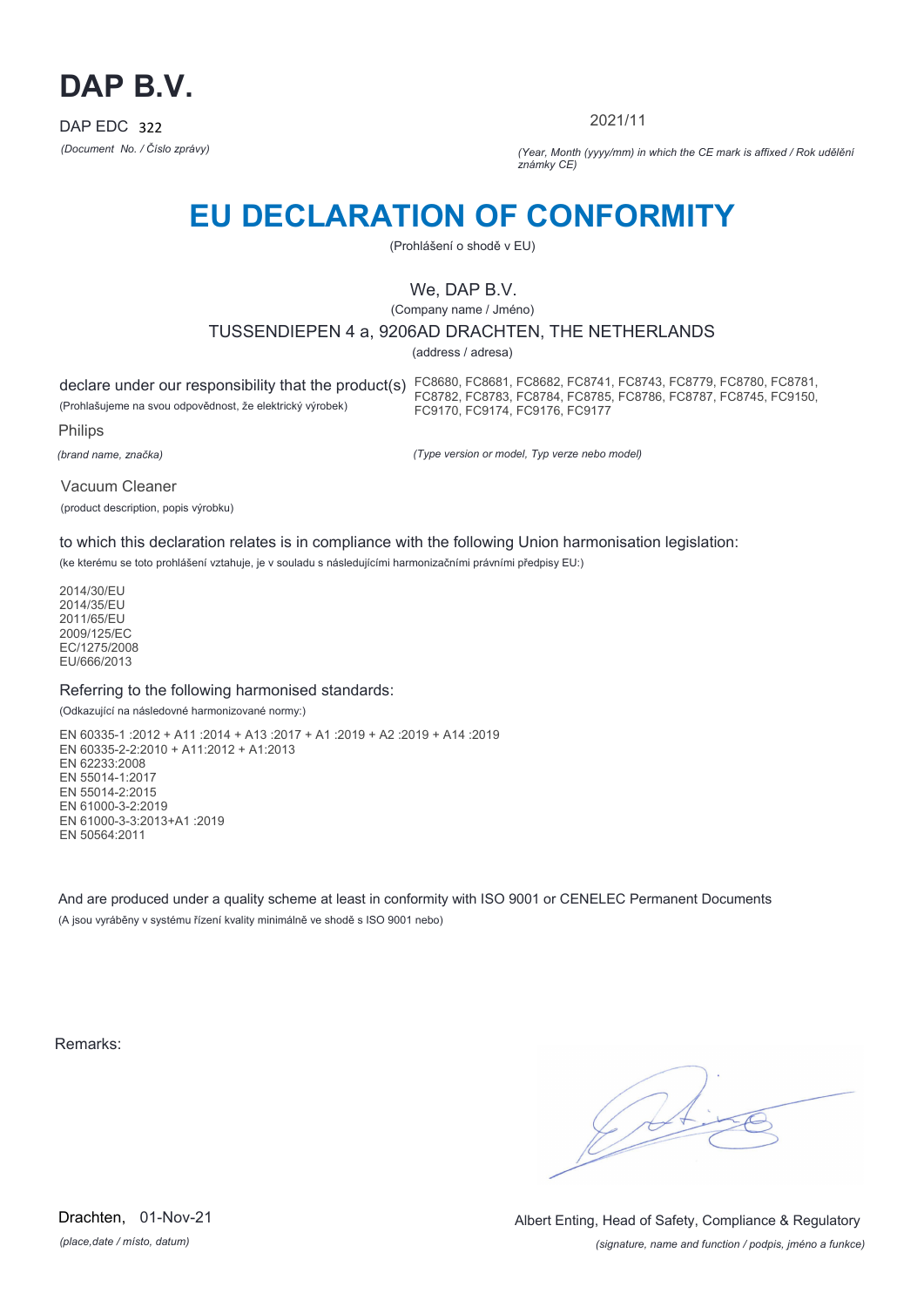

2021/11

*(Document No. / Rapportnummer) (Year, Month (yyyy/mm) in which the CE mark is affixed / Årstal for påhæftning af CE-mærkningen)*

# **EU DECLARATION OF CONFORMITY**

(EU KONFORMITETSERKLÆRING)

# We, DAP B.V.

(Company name / Virksomhedens navn)

TUSSENDIEPEN 4 a, 9206AD DRACHTEN, THE NETHERLANDS

(address / adresse)

declare under our responsibility that the product(s) FC8680, FC8681, FC8682, FC8741, FC8743, FC8779, FC8780, FC8781, (Erklærer i henhold til vores ansvar, at de(t) elektriske produkt(er)) Philips FC8782, FC8783, FC8784, FC8785, FC8786, FC8787, FC8745, FC9150, FC9170, FC9174, FC9176, FC9177

*(brand name, navn på varemærke)*

*(Type version or model, type eller model)*

Vacuum Cleaner (product description, produktbeskrivelse)

to which this declaration relates is in compliance with the following Union harmonisation legislation:

(til hvilke(t) denne erklæring relaterer sig, er i overensstemmelse med følgende EUharmoniseringslovgivning:)

2014/30/EU 2014/35/EU 2011/65/EU 2009/125/EC EC/1275/2008 EU/666/2013

### Referring to the following harmonised standards:

(Med reference til følgende harmoniserede standarder:)

EN 60335-1 :2012 + A11 :2014 + A13 :2017 + A1 :2019 + A2 :2019 + A14 :2019 EN 60335-2-2:2010 + A11:2012 + A1:2013 EN 62233:2008 EN 55014-1:2017 EN 55014-2:2015 EN 61000-3-2:2019 EN 61000-3-3:2013+A1 :2019 EN 50564:2011

And are produced under a quality scheme at least in conformity with ISO 9001 or CENELEC Permanent Documents (Og er produceret i en kvalitet, der, som minimum, opfylder kravene i ISO 9001-standarden eller CENELEC's permanente dokumenter)

Remarks:

*(place,date / sted, dato)* Drachten, 01-Nov-21

*(signature, name and function / Signatur, navn og titel)* Albert Enting, Head of Safety, Compliance & Regulatory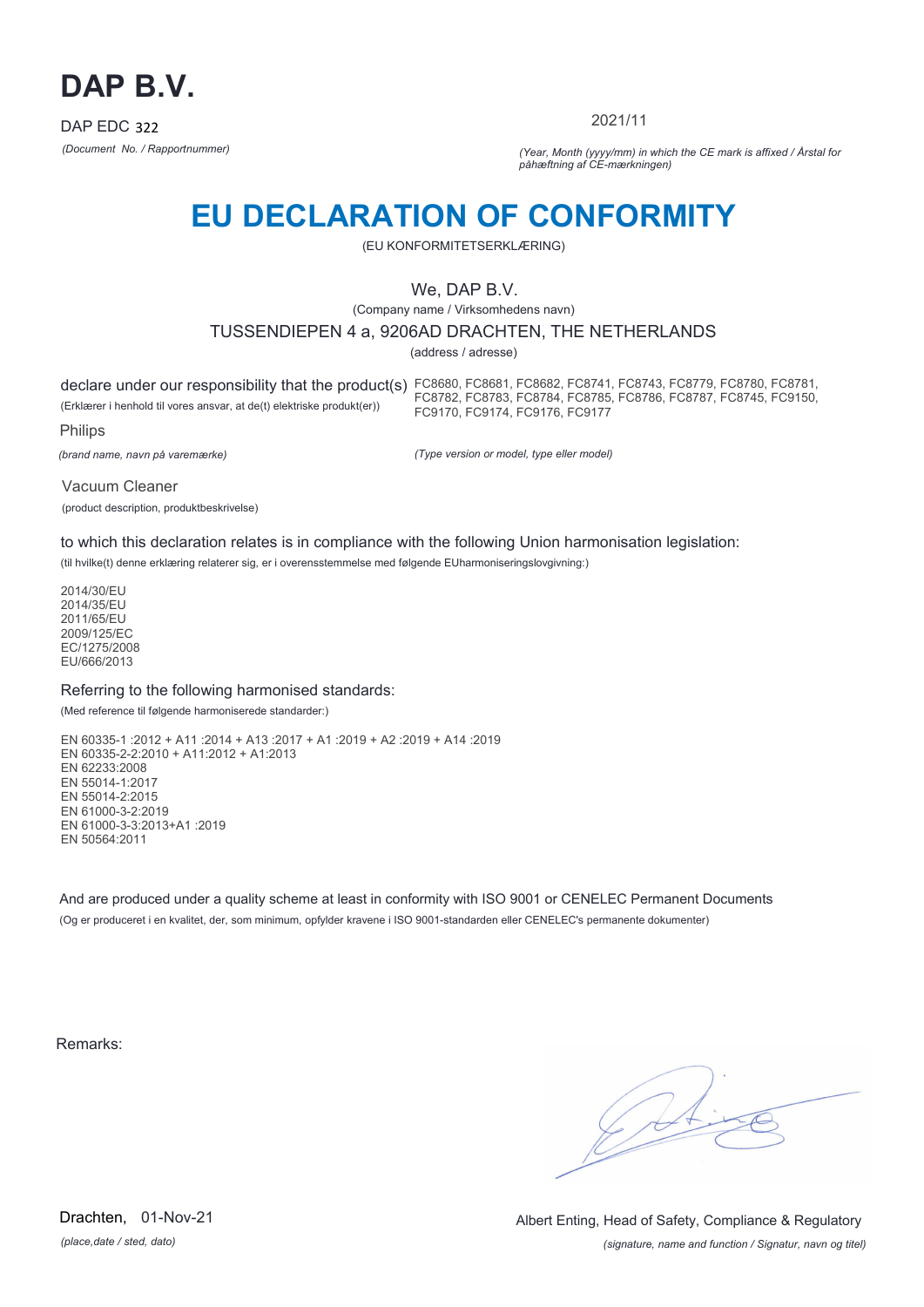

2021/11

*(Document No. / Documento nº.) (Year, Month (yyyy/mm) in which the CE mark is affixed / Año en el que se incluye el marcado CE))*

# **EU DECLARATION OF CONFORMITY**

(EU DECLARACIÓN CE DE CONFORMIDAD)

# We, DAP B.V.

(Company name / Nombre compaña )

TUSSENDIEPEN 4 a, 9206AD DRACHTEN, THE NETHERLANDS

(address / dirección )

declare under our responsibility that the product(s): (Declaramos bajo nuestra propia responsabilidad que el (los) producto(s): FC9170, FC9174, FC9176, FC9177 FC8680, FC8681, FC8682, FC8741, FC8743, FC8779, FC8780, FC8781, FC8782, FC8783, FC8784, FC8785, FC8786, FC8787, FC8745, FC9150,

Philips

*(brand name, nombre de la marca)*

*(Type version or model, Referencia o modelo)*

Vacuum Cleaner

(product description, descripción del producto )

to which this declaration relates is in compliance with the following Union harmonisation legislation:

(al que hace referencia esta declaración cumple la siguiente legislación sobre armonización de la Unión:)

2014/30/EU 2014/35/EU 2011/65/EU 2009/125/EC EC/1275/2008 EU/666/2013

### Referring to the following harmonised standards:

(En referencia a las siguientes normas armonizadas:)

EN 60335-1 :2012 + A11 :2014 + A13 :2017 + A1 :2019 + A2 :2019 + A14 :2019 EN 60335-2-2:2010 + A11:2012 + A1:2013 EN 62233:2008 EN 55014-1:2017 EN 55014-2:2015 EN 61000-3-2:2019 EN 61000-3-3:2013+A1 :2019 EN 50564:2011

And are produced under a quality scheme at least in conformity with ISO 9001 or CENELEC Permanent Documents (Y se fabrican conforme a una calidad al menos conforme a la norma ISO 9001 o a los Documentos Permanentes CENELEC)

Remarks:

*(place,date / lugar, fecha)* Drachten, 01-Nov-21

*(signature, name and function / firma, nombre y cargo )* Albert Enting, Head of Safety, Compliance & Regulatory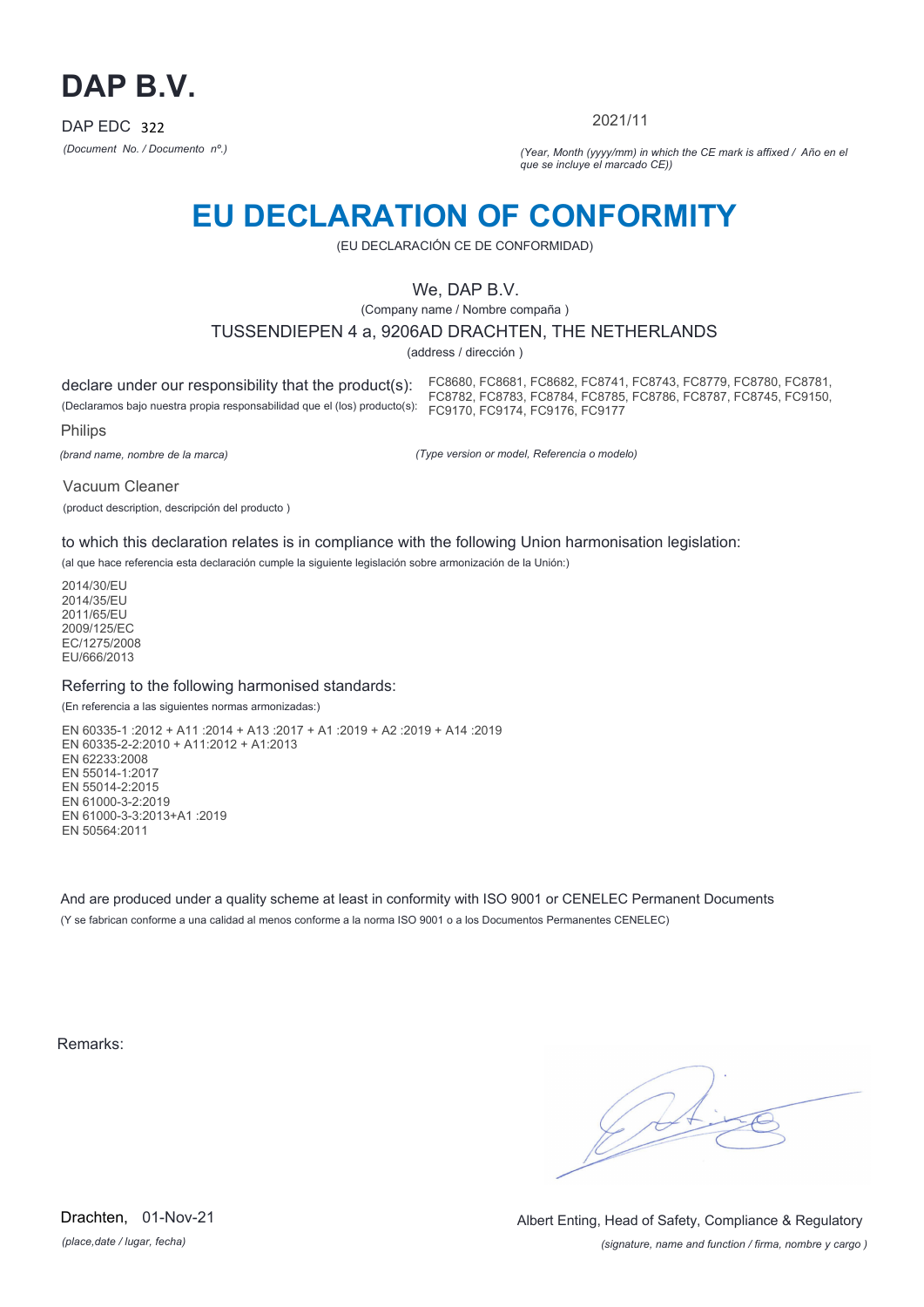

2021/11

*(Document No. / Raportti nr.) (Year, Month (yyyy/mm) in which the CE mark is affixed / CE merkinnän myöntämisvuosi)*

# **EU DECLARATION OF CONFORMITY**

(Vaatimustenmukaisuusvakuutus)

# We, DAP B.V.

(Company name / Nimi)

## TUSSENDIEPEN 4 a, 9206AD DRACHTEN, THE NETHERLANDS

(address / Osoite)

declare under our responsibility that the product(s) FC8680, FC8681, FC8682, FC8741, FC8743, FC8779, FC8780, FC8781, (Ilmoitus seuraavista vastuullamme olevista sähkötuotteista:) Philips FC8782, FC8783, FC8784, FC8785, FC8786, FC8787, FC8745, FC9150, FC9170, FC9174, FC9176, FC9177

*(brand name, Brändinimi)*

*(Type version or model, Tyypi, versio tai malli)*

Vacuum Cleaner (product description, Tuotekuvaus)

to which this declaration relates is in compliance with the following Union harmonisation legislation:

(Tämä vakuutus on yhdenmukainen seuraavan Euroopan unionin yhdenmukaistamislainsäädännön kanssa:)

2014/30/EU 2014/35/EU 2011/65/EU 2009/125/EC EC/1275/2008 EU/666/2013

### Referring to the following harmonised standards:

(Viitaten seuraaviin yhdenmukaistettuihin standardeihin:)

EN 60335-1 :2012 + A11 :2014 + A13 :2017 + A1 :2019 + A2 :2019 + A14 :2019 EN 60335-2-2:2010 + A11:2012 + A1:2013 EN 62233:2008 EN 55014-1:2017 EN 55014-2:2015 EN 61000-3-2:2019 EN 61000-3-3:2013+A1 :2019 EN 50564:2011

And are produced under a quality scheme at least in conformity with ISO 9001 or CENELEC Permanent Documents (Ja on tuotettu seuraavien laatujärjestelmien mukaisesti : ISO 9001 ja CENELEC asiakirjat)

Remarks:

*(place,date / paikka, päiväys)* Drachten, 01-Nov-21

*(signature, name and function / Allekirjoitus, nimi ja asema)* Albert Enting, Head of Safety, Compliance & Regulatory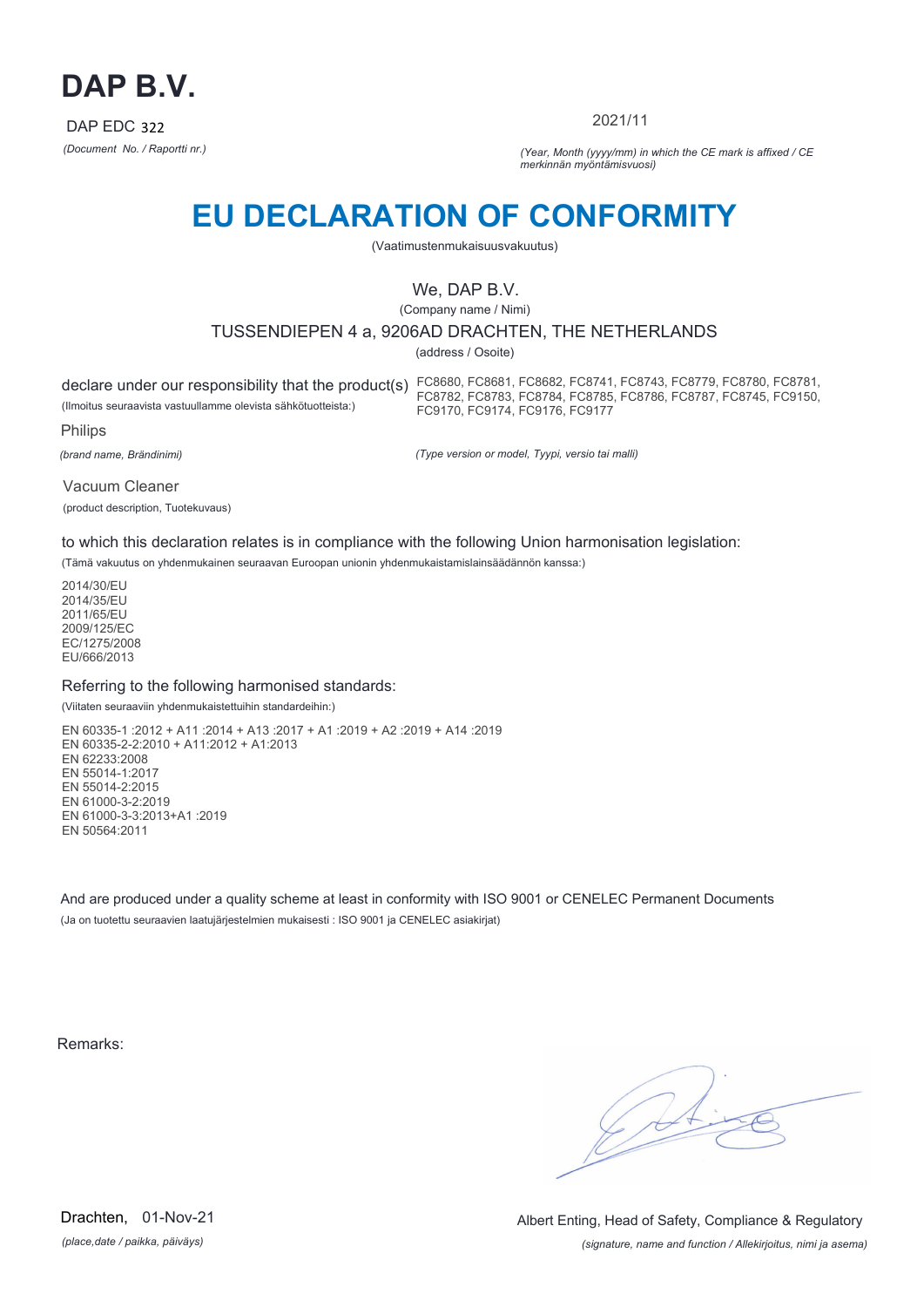

2021/11

*(Document No. / Jelentés száma) (Year, Month (yyyy/mm) in which the CE mark is affixed / A CE jelzés feltüntetésének éve)*

# **EU DECLARATION OF CONFORMITY**

(EC MEGFELELŐSÉGI NYILATKOZAT)

## We, DAP B.V.

(Company name / Név)

### TUSSENDIEPEN 4 a, 9206AD DRACHTEN, THE NETHERLANDS

(address / cím)

declare under our responsibility that the product(s)

(Felelőssége tudatában nyilatkozik, hogy az alábbi elektronikai termék(ek)) FC9170, FC9174, FC9176, FC9177 FC8680, FC8681, FC8682, FC8741, FC8743, FC8779, FC8780, FC8781, FC8782, FC8783, FC8784, FC8785, FC8786, FC8787, FC8745, FC9150,

Philips

*(brand name, márkanév)*

*(Type version or model, Típusváltozat vagy modell)*

Vacuum Cleaner

(product description, termék megnevezése)

to which this declaration relates is in compliance with the following Union harmonisation legislation:

(amelyre ez nyilatkozat vonatkozik, megfelel a következő uniós harmonizációs jogszabályoknak:)

2014/30/EU 2014/35/EU 2011/65/EU 2009/125/EC EC/1275/2008 EU/666/2013

### Referring to the following harmonised standards:

(Hivatkozva a következő harmonizált szabványokra:)

EN 60335-1 :2012 + A11 :2014 + A13 :2017 + A1 :2019 + A2 :2019 + A14 :2019 EN 60335-2-2:2010 + A11:2012 + A1:2013 EN 62233:2008 EN 55014-1:2017 EN 55014-2:2015 EN 61000-3-2:2019 EN 61000-3-3:2013+A1 :2019 EN 50564:2011

And are produced under a quality scheme at least in conformity with ISO 9001 or CENELEC Permanent Documents (legalább az ISO 9001-nek megfelelően vagy)

Remarks:

 $\sqrt{4}$ 

*(place,date / hely, dátum)* Drachten, 01-Nov-21

*(signature, name and function / aláírás, név és beosztás)* Albert Enting, Head of Safety, Compliance & Regulatory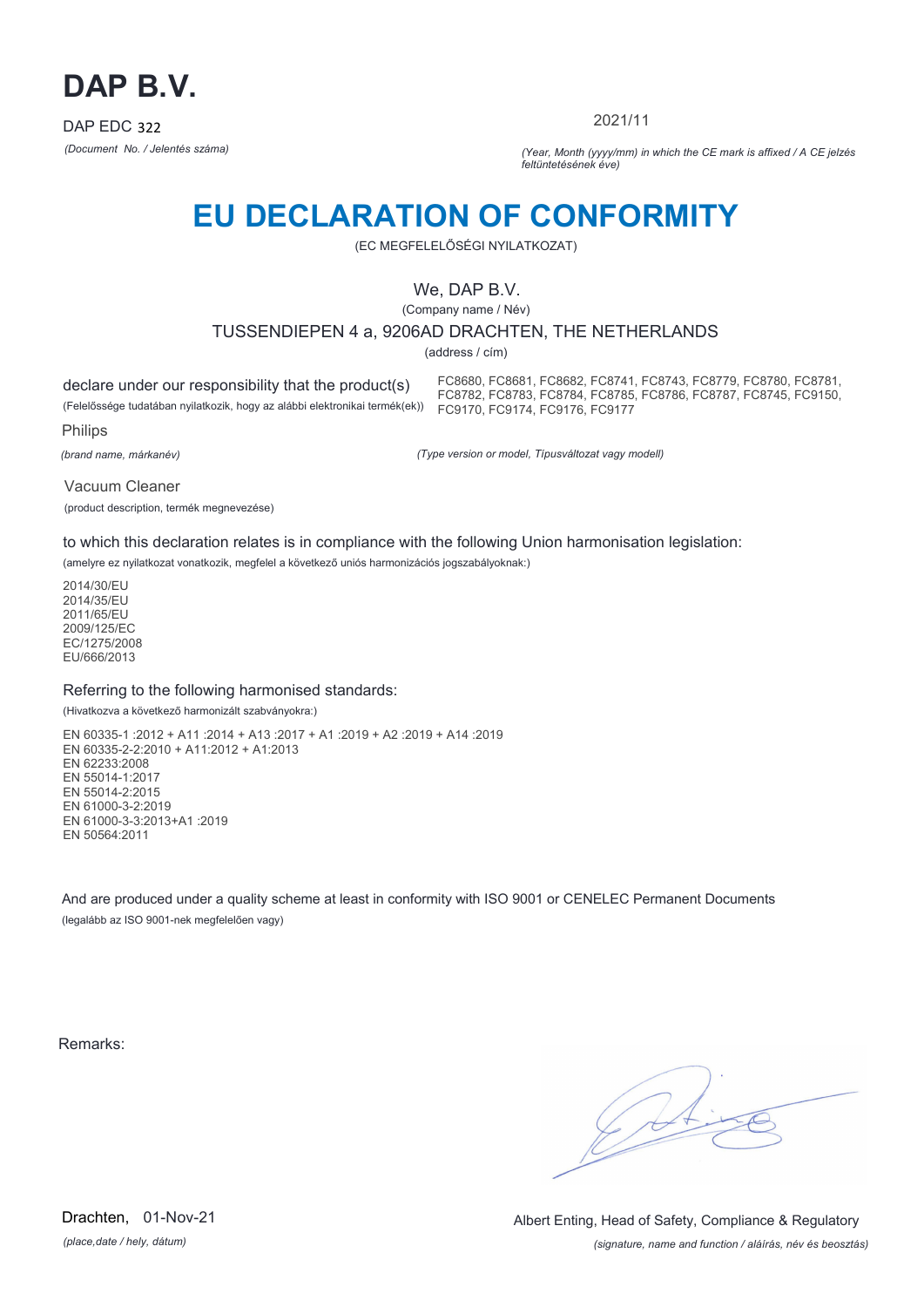

2021/11

*(Document No. / Report Numero ) (Year, Month (yyyy/mm) in which the CE mark is affixed / Anno di apposizione della marcatura CE)*

# **EU DECLARATION OF CONFORMITY**

(DICHIARAZIONE DI CONFORMITA' CE )

# We, DAP B.V.

(Company name / denominazione sociale)

### TUSSENDIEPEN 4 a, 9206AD DRACHTEN, THE NETHERLANDS

(address / sede)

declare under our responsibility that the product(s) FC8680, FC8681, FC8682, FC8741, FC8743, FC8779, FC8780, FC8781, (dichiara sotto la propria responsabilità che il /i Prodotto /i elettrico/i) Philips FC8782, FC8783, FC8784, FC8785, FC8786, FC8787, FC8745, FC9150, FC9170, FC9174, FC9176, FC9177

*(brand name, marchio)*

*(Type version or model, modello o versione )*

Vacuum Cleaner

(product description, descrizione del prodotto)

to which this declaration relates is in compliance with the following Union harmonisation legislation:

(al quale la presente dichiarazione si riferisce è conforme alla seguente normativa di armonizzazione dell'Unione:

2014/30/EU 2014/35/EU 2011/65/EU 2009/125/EC EC/1275/2008 EU/666/2013

### Referring to the following harmonised standards:

(In riferimento alle seguenti norme tecniche armonizzate:)

EN 60335-1 :2012 + A11 :2014 + A13 :2017 + A1 :2019 + A2 :2019 + A14 :2019 EN 60335-2-2:2010 + A11:2012 + A1:2013 EN 62233:2008 EN 55014-1:2017 EN 55014-2:2015 EN 61000-3-2:2019 EN 61000-3-3:2013+A1 :2019 EN 50564:2011

And are produced under a quality scheme at least in conformity with ISO 9001 or CENELEC Permanent Documents (e i processi produttivi seguono un sistema qualità conforme almeno alla norma ISO 9001 o ai documenti permanenti CENELEC)

Remarks:

*(place,date / luogo e data)* Drachten, 01-Nov-21

*(signature, name and function / firma , nome e funzione)* Albert Enting, Head of Safety, Compliance & Regulatory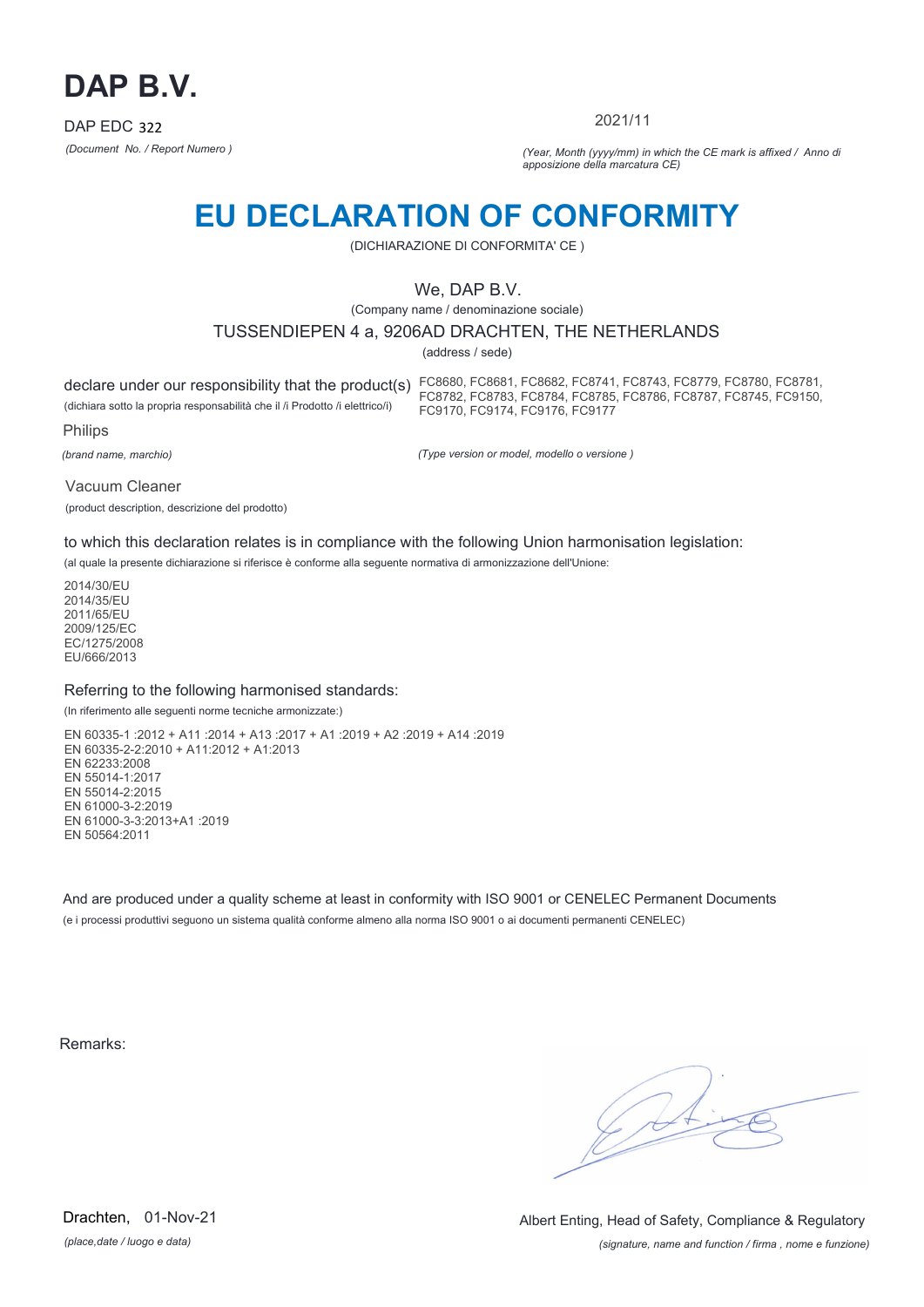

2021/11

*(Document No. / Pranešimo Nr.) (Year, Month (yyyy/mm) in which the CE mark is affixed / Metai, kada CE patvirtino)*

# **EU DECLARATION OF CONFORMITY**

(EC ATITIKTIES DEKLARACIJA)

# We, DAP B.V.

(Company name / Pavadinimas)

### TUSSENDIEPEN 4 a, 9206AD DRACHTEN, THE NETHERLANDS

(address / adresas)

declare under our responsibility that the product(s) FC8680, FC8681, FC8682, FC8741, FC8743, FC8779, FC8780, FC8781, (Deklaruojame, kad elektronikos gaminys (-iai):) FC8782, FC8783, FC8784, FC8785, FC8786, FC8787, FC8745, FC9150, FC9170, FC9174, FC9176, FC9177

Philips

*(brand name, firmos ženklo pavadinimas )*

*(Type version or model, Tipas arba modelis)*

Vacuum Cleaner (product description, gaminio aprašymas)

to which this declaration relates is in compliance with the following Union harmonisation legislation:

(šiai deklaracijai, sutinkamai su toliau nurodytais jungtiniais harmonizacijos reglamentais:)

2014/30/EU 2014/35/EU 2011/65/EU 2009/125/EC EC/1275/2008 EU/666/2013

### Referring to the following harmonised standards:

(Sutinkamai su šiais harmonizuotais standartais:)

EN 60335-1 :2012 + A11 :2014 + A13 :2017 + A1 :2019 + A2 :2019 + A14 :2019 EN 60335-2-2:2010 + A11:2012 + A1:2013 EN 62233:2008 EN 55014-1:2017 EN 55014-2:2015 EN 61000-3-2:2019 EN 61000-3-3:2013+A1 :2019 EN 50564:2011

And are produced under a quality scheme at least in conformity with ISO 9001 or CENELEC Permanent Documents (Pagaminta atitinkant visus kokybės reikalavimus pagal ISO 9001 ar CENELEC nuolatinius dokumentus)

Remarks:

*(place,date / vieta, data)* Drachten, 01-Nov-21

*(signature, name and function / parašas, vardas, pavardė ir pareigos)* Albert Enting, Head of Safety, Compliance & Regulatory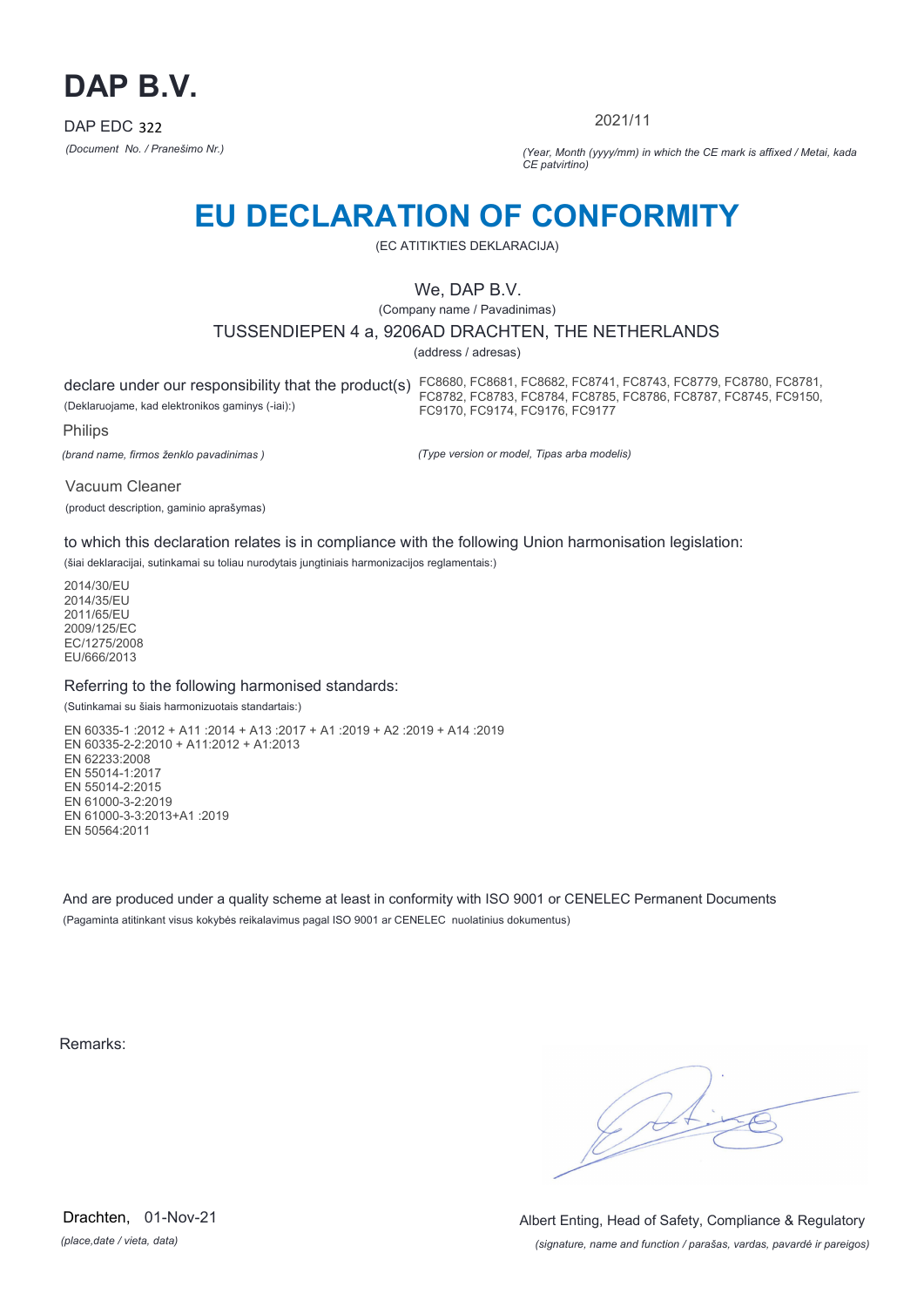

2021/11

*(Document No. / Ziņojums Nr) (Year, Month (yyyy/mm) in which the CE mark is affixed / Gads kurā CE zīme ieviesta)*

# **EU DECLARATION OF CONFORMITY**

(EC deklarācija atbilstība)

# We, DAP B.V.

(Company name / vārds)

## TUSSENDIEPEN 4 a, 9206AD DRACHTEN, THE NETHERLANDS

(address / adrese)

declare under our responsibility that the product(s) FC8680, FC8681, FC8682, FC8741, FC8743, FC8779, FC8780, FC8781, (deklarēt zem vai atbildība ka, elektronisks produkts) FC8782, FC8783, FC8784, FC8785, FC8786, FC8787, FC8745, FC9150, FC9170, FC9174, FC9176, FC9177

Philips

*(brand name, fabrikas marka vārds)*

*(Type version or model, Tips, versija vai modelis)*

Vacuum Cleaner (product description, produkta apraksts)

to which this declaration relates is in compliance with the following Union harmonisation legislation:

(uz ko attiecas šī deklarācija, atbilst tālāk minētajiem Eiropas Savienības saskaņošanas tiesību aktiem:)

2014/30/EU 2014/35/EU 2011/65/EU 2009/125/EC EC/1275/2008 EU/666/2013

### Referring to the following harmonised standards:

(Atsaucas uz tālāk minētajiem saskaņotajiem standartiem:)

EN 60335-1 :2012 + A11 :2014 + A13 :2017 + A1 :2019 + A2 :2019 + A14 :2019 EN 60335-2-2:2010 + A11:2012 + A1:2013 EN 62233:2008 EN 55014-1:2017 EN 55014-2:2015 EN 61000-3-2:2019 EN 61000-3-3:2013+A1 :2019 EN 50564:2011

And are produced under a quality scheme at least in conformity with ISO 9001 or CENELEC Permanent Documents (Tiek ražots zem kvalitātes sistēma kas ir apstiprināta ar ISO 9001 vai CENELEC pastāvošiem dokumentiem )

Remarks:

*(place,date / vieta, datums)* Drachten, 01-Nov-21

*(signature, name and function / parskts, vārds un amatpienākums)* Albert Enting, Head of Safety, Compliance & Regulatory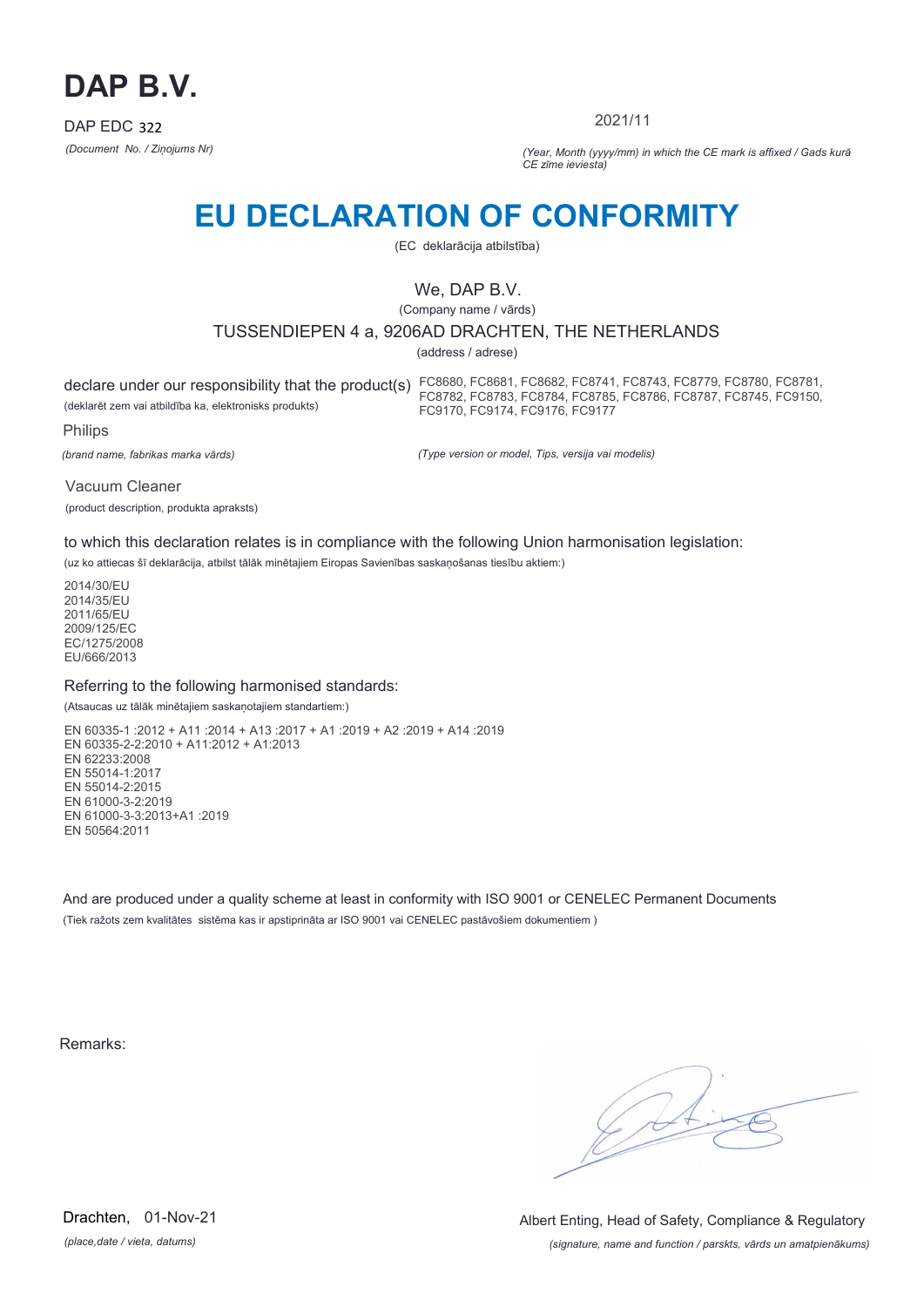

2021/11

*(Document No. / Numer raportu) (Year, Month (yyyy/mm) in which the CE mark is affixed / Rok, w którym oznakowanie CE zostało umieszczone na wyrobie)*

# **EU DECLARATION OF CONFORMITY**

(DEKLARACJA ZGODNOŚCI UE)

## We, DAP B.V.

(Company name / Nazwa)

## TUSSENDIEPEN 4 a, 9206AD DRACHTEN, THE NETHERLANDS

(address / adres)

declare under our responsibility that the product(s) (Deklarujemy na naszą odpowiedzialność, że urządzeni(e/a) elektryczne)

FC8680, FC8681, FC8682, FC8741, FC8743, FC8779, FC8780, FC8781, FC8782, FC8783, FC8784, FC8785, FC8786, FC8787, FC8745, FC9150, FC9170, FC9174, FC9176, FC9177

Philips

*(brand name, marka)*

*(Type version or model, Typ lub model)*

Vacuum Cleaner

(product description, nazwa /opis produktu)

to which this declaration relates is in compliance with the following Union harmonisation legislation:

(do którego odnosi się niniejsza deklaracja jest zgodne z następującymi normami zharmonizowanymi:)

2014/30/EU 2014/35/EU 2011/65/EU 2009/125/EC EC/1275/2008 EU/666/2013

### Referring to the following harmonised standards:

(Odwołującymi się do następujących norm zharmonizowanych:

EN 60335-1 :2012 + A11 :2014 + A13 :2017 + A1 :2019 + A2 :2019 + A14 :2019 EN 60335-2-2:2010 + A11:2012 + A1:2013 EN 62233:2008 EN 55014-1:2017 EN 55014-2:2015 EN 61000-3-2:2019 EN 61000-3-3:2013+A1 :2019 EN 50564:2011

And are produced under a quality scheme at least in conformity with ISO 9001 or CENELEC Permanent Documents (oraz został wyprodukowany zgodnie ze standardami jakościowymi takimi jak ISO9001 lub CENELEC Permanent Documents)

Remarks:

*(place,date / miasto, data)* Drachten, 01-Nov-21

*(signature, name and function / podpis, imię i nazwisko oraz funkcja)* Albert Enting, Head of Safety, Compliance & Regulatory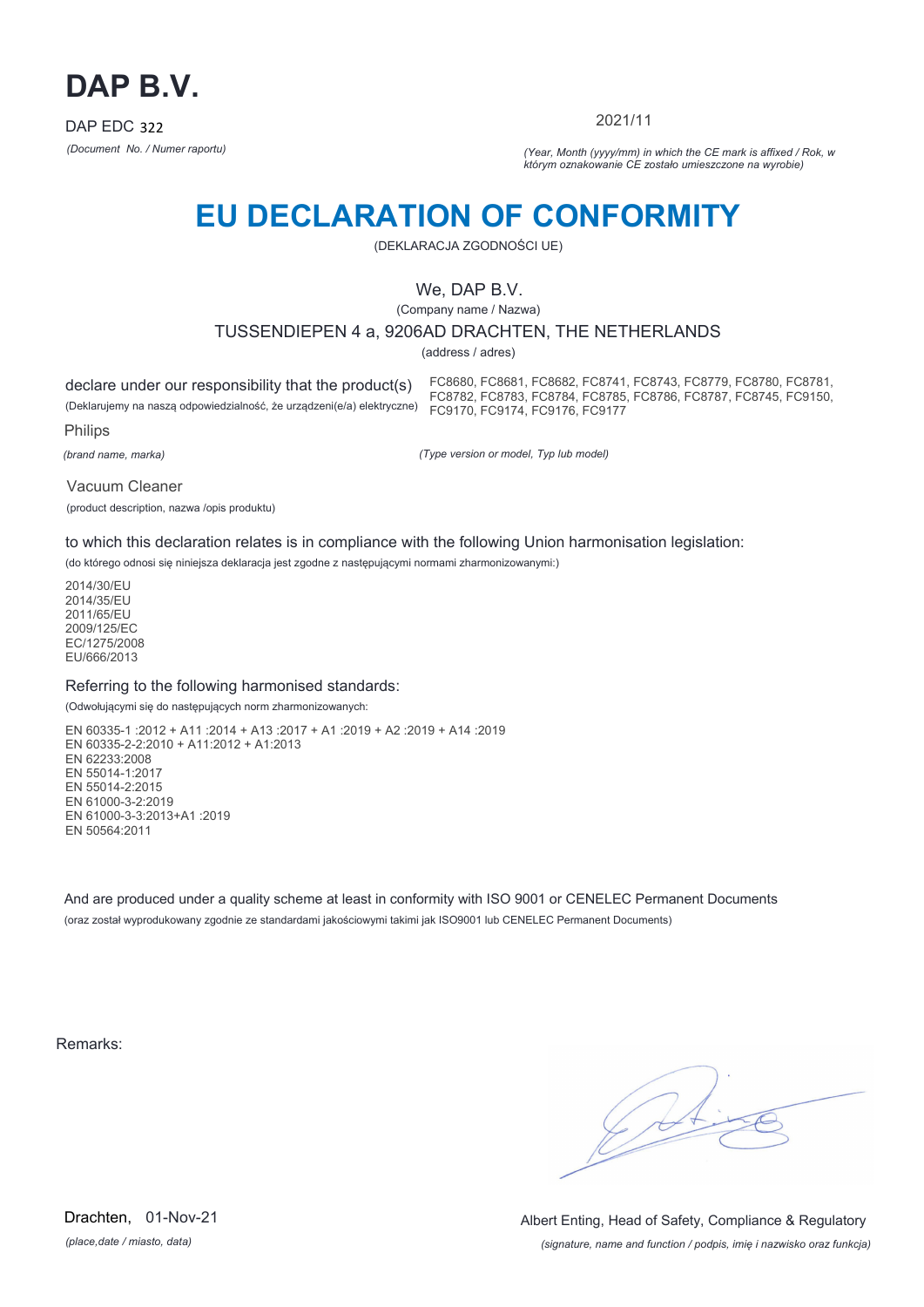

2021/11

*(Document No. / Relatório No.) (Year, Month (yyyy/mm) in which the CE mark is affixed / Ano em que a marca CE é afixada)*

# **EU DECLARATION OF CONFORMITY**

(DECLARAÇÃODE CONFORMIDADE CE)

## We, DAP B.V.

(Company name / Nome)

## TUSSENDIEPEN 4 a, 9206AD DRACHTEN, THE NETHERLANDS

(address)

declare under our responsibility that the product(s) FC8680, FC8681, FC8682, FC8741, FC8743, FC8779, FC8780, FC8781, (Declara sob a sua responsabilidade que o(s) producto(s) eléctricos ) FC8782, FC8783, FC8784, FC8785, FC8786, FC8787, FC8745, FC9150, FC9170, FC9174, FC9176, FC9177

Philips

*(brand name, nome da marca)*

*(Type version or model, Indicar versão ou modelo)*

Vacuum Cleaner

(product description, Descrição do produto)

to which this declaration relates is in compliance with the following Union harmonisation legislation:

(a que esta declaração se refere está em conformidade com a seguinte legislação de harmonização da União:)

2014/30/EU 2014/35/EU 2011/65/EU 2009/125/EC EC/1275/2008 EU/666/2013

### Referring to the following harmonised standards:

(Com referência aos seguintes padrões de harmonização:)

EN 60335-1 :2012 + A11 :2014 + A13 :2017 + A1 :2019 + A2 :2019 + A14 :2019 EN 60335-2-2:2010 + A11:2012 + A1:2013 EN 62233:2008 EN 55014-1:2017 EN 55014-2:2015 EN 61000-3-2:2019 EN 61000-3-3:2013+A1 :2019 EN 50564:2011

And are produced under a quality scheme at least in conformity with ISO 9001 or CENELEC Permanent Documents (E são produzidos sob um regime de qualidade, pelo menos, em conformidade com a norma ISO 9001 ou Documentos Permanentes CENELEC)

Remarks:

*(place,date / local, data)* Drachten, 01-Nov-21

*(signature, name and function / assinatura, nome e função)* Albert Enting, Head of Safety, Compliance & Regulatory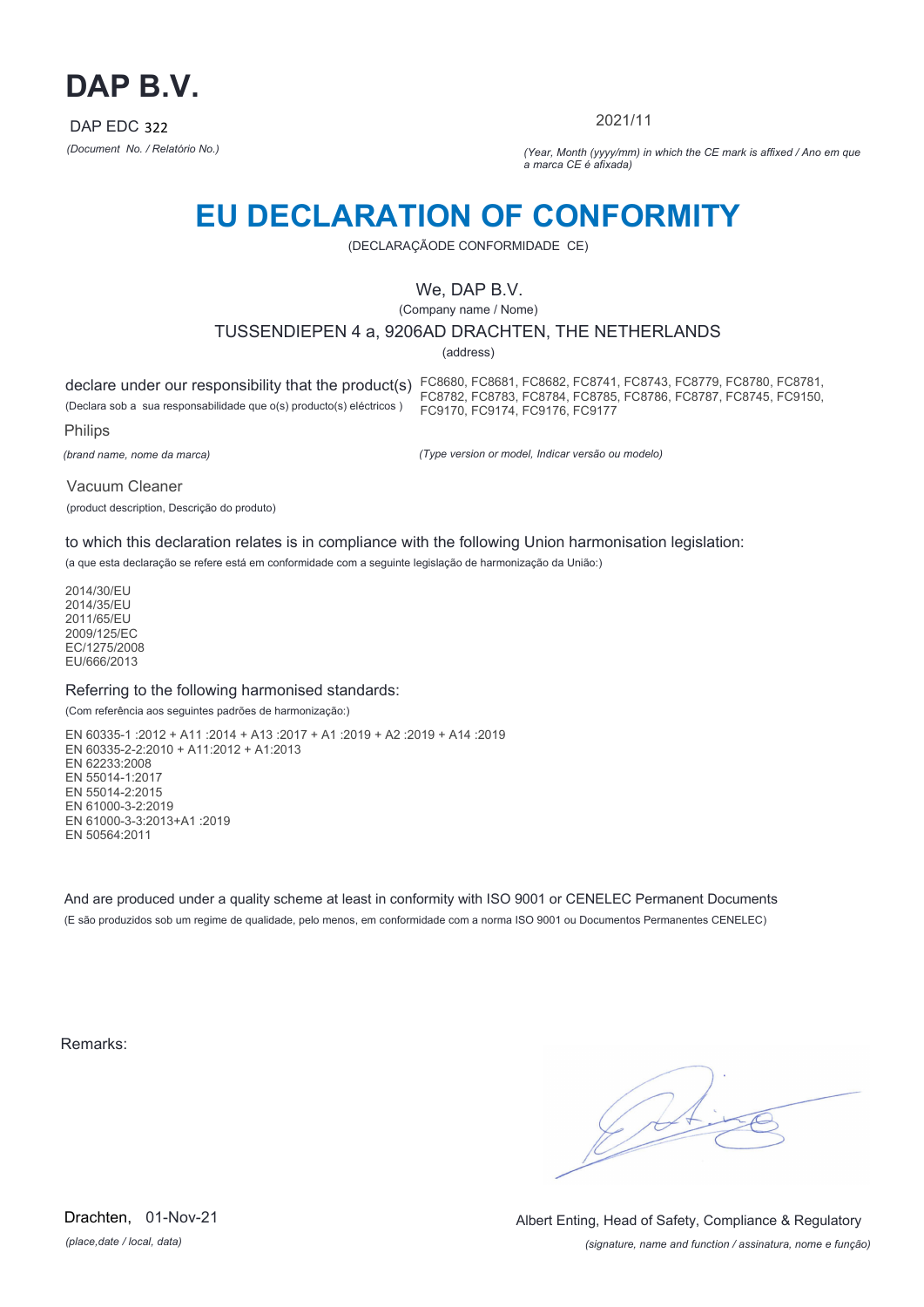

2021/11

*(Document No. / Nr. raport) (Year, Month (yyyy/mm) in which the CE mark is affixed / Anul în care este aplicat marcajul CE)*

# **EU DECLARATION OF CONFORMITY**

(DECLARAŢIE DE CONFORMITATE CE)

## We, DAP B.V.

(Company name / Nume)

## TUSSENDIEPEN 4 a, 9206AD DRACHTEN, THE NETHERLANDS

(address / adresă)

(Declarăm pe proprie răspundere că produsul (produsele) electric(e))

declare under our responsibility that the product(s) FC8680, FC8681, FC8682, FC8741, FC8743, FC8779, FC8780, FC8781, FC8782, FC8783, FC8784, FC8785, FC8786, FC8787, FC8745, FC9150, FC9170, FC9174, FC9176, FC9177

Philips

*(brand name, marca)*

*(Type version or model, Tip sau model)*

Vacuum Cleaner

(product description, descriere produs)

to which this declaration relates is in compliance with the following Union harmonisation legislation:

(la care se referă prezenta declarație este în conformitate cu următoarea legislație de armonizare a Uniunii:)

2014/30/EU 2014/35/EU 2011/65/EU 2009/125/EC EC/1275/2008 EU/666/2013

### Referring to the following harmonised standards:

(Se referă la următoarele standarde armonizate:)

EN 60335-1 :2012 + A11 :2014 + A13 :2017 + A1 :2019 + A2 :2019 + A14 :2019 EN 60335-2-2:2010 + A11:2012 + A1:2013 EN 62233:2008 EN 55014-1:2017 EN 55014-2:2015 EN 61000-3-2:2019 EN 61000-3-3:2013+A1 :2019 EN 50564:2011

And are produced under a quality scheme at least in conformity with ISO 9001 or CENELEC Permanent Documents (Şi sunt fabricate după o schemă de calitate conformă cel puţin cu standardul ISO 9001 sau Documentele Permanente CENELEC)

Remarks:

*(place,date / locul, data)* Drachten, 01-Nov-21

*(signature, name and function / semnătura, nume şi funcţie)* Albert Enting, Head of Safety, Compliance & Regulatory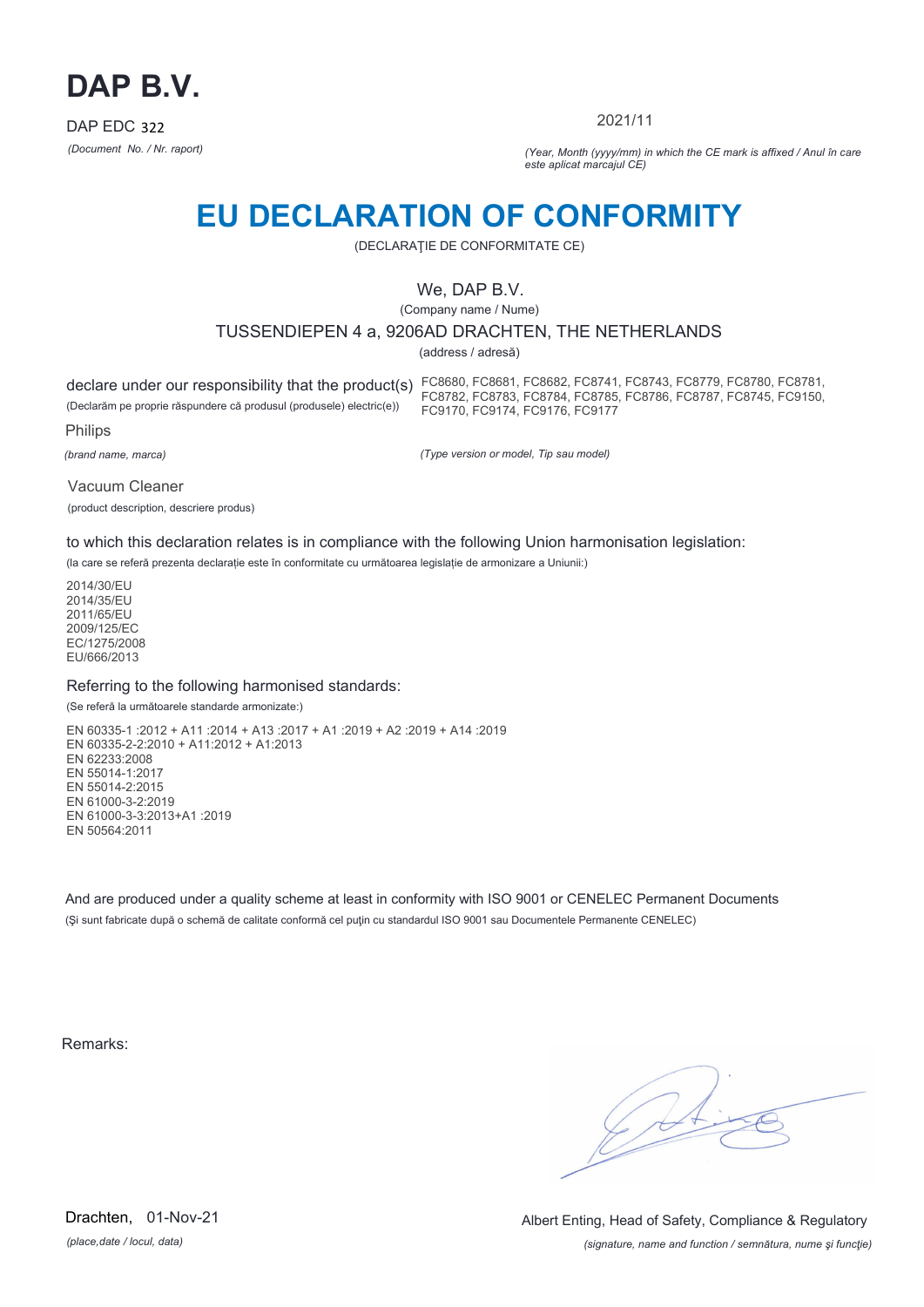

2021/11

*(Document No. / Номер протокола) (Year, Month (yyyy/mm) in which the CE mark is affixed / Год начала маркировки знаком CE)*

# **EU DECLARATION OF CONFORMITY**

(CE Декларация о соответствии)

# We, DAP B.V.

(Company name / Юридическое имя)

### TUSSENDIEPEN 4 a, 9206AD DRACHTEN, THE NETHERLANDS

(address / адрес)

declare under our responsibility that the product(s): (Декларируем под нашу ответственность, что электрическая продукция FC9170, FC9174, FC9176, FC9177 FC8680, FC8681, FC8682, FC8741, FC8743, FC8779, FC8780, FC8781, FC8782, FC8783, FC8784, FC8785, FC8786, FC8787, FC8745, FC9150,

Philips

*(brand name, торговая марка)*

*(Type version or model, тип, модель)*

Vacuum Cleaner

(product description, описание продукции)

to which this declaration relates is in compliance with the following Union harmonisation legislation:

(к которому относится данное заявление, соответствует следующим законодательным актам Европейского Союза о гармонизации технических нормативов:)

2014/30/EU 2014/35/EU 2011/65/EU 2009/125/EC EC/1275/2008 EU/666/2013

### Referring to the following harmonised standards:

(Эти нормативы касаются следующих гармонизированных стандартов:)

EN 60335-1 :2012 + A11 :2014 + A13 :2017 + A1 :2019 + A2 :2019 + A14 :2019 EN 60335-2-2:2010 + A11:2012 + A1:2013 EN 62233:2008 EN 55014-1:2017 EN 55014-2:2015 EN 61000-3-2:2019 EN 61000-3-3:2013+A1 :2019 EN 50564:2011

And are produced under a quality scheme at least in conformity with ISO 9001 or CENELEC Permanent Documents (по крайней мере, в соответствии с ISO 9001 или)

Remarks:

*(place,date / место, дата)* Drachten, 01-Nov-21

*(signature, name and function / подпись, имя и должность)* Albert Enting, Head of Safety, Compliance & Regulatory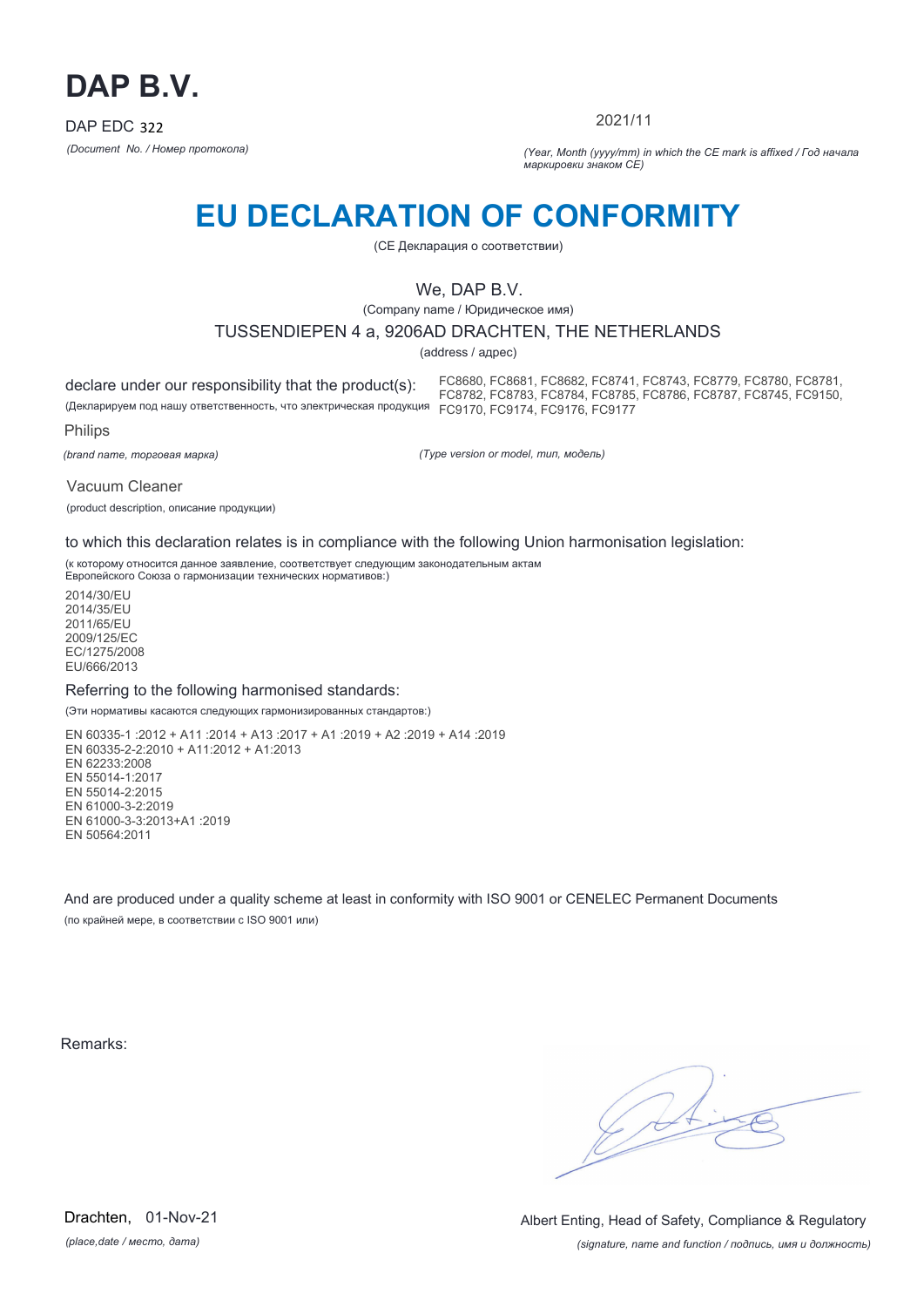

2021/11

*(Document No. / Správa č.) (Year, Month (yyyy/mm) in which the CE mark is affixed / Rok v ktorom je opatrený znakom CE)*

# **EU DECLARATION OF CONFORMITY**

(Rok v ktorom je opatrený znakom CE)

## We, DAP B.V.

(Company name / Meno )

## TUSSENDIEPEN 4 a, 9206AD DRACHTEN, THE NETHERLANDS

(address / adresa)

declare under our responsibility that the product(s) FC8680, FC8681, FC8682, FC8741, FC8743, FC8779, FC8780, FC8781, (Prehlasujeme na svoju zodpovednosť, že elektrický výrobok(y)) Philips FC8782, FC8783, FC8784, FC8785, FC8786, FC8787, FC8745, FC9150, FC9170, FC9174, FC9176, FC9177

*(brand name, názov značky)*

*(Type version or model, Typové označenie alebo model)*

Vacuum Cleaner (product description, opis prístroja)

to which this declaration relates is in compliance with the following Union harmonisation legislation:

(na ktorý sa toto vyhlásenie vzťahuje, je v súlade s nasledujúcimi harmonizovanými právnymi predpismi Európskej únie:)

2014/30/EU 2014/35/EU 2011/65/EU 2009/125/EC EC/1275/2008 EU/666/2013

### Referring to the following harmonised standards:

(S odvolaním sa na nasledujúce harmonizované normy:)

EN 60335-1 :2012 + A11 :2014 + A13 :2017 + A1 :2019 + A2 :2019 + A14 :2019 EN 60335-2-2:2010 + A11:2012 + A1:2013 EN 62233:2008 EN 55014-1:2017 EN 55014-2:2015 EN 61000-3-2:2019 EN 61000-3-3:2013+A1 :2019 EN 50564:2011

And are produced under a quality scheme at least in conformity with ISO 9001 or CENELEC Permanent Documents (A sú vyrobené systémom kvality minimálne v súlade s normou ISO 9001 alebo CENELEC dokumentmi)

Remarks:

*(place,date / miesto, dátum)* Drachten, 01-Nov-21

*(signature, name and function / podpis, meno a funkcia)* Albert Enting, Head of Safety, Compliance & Regulatory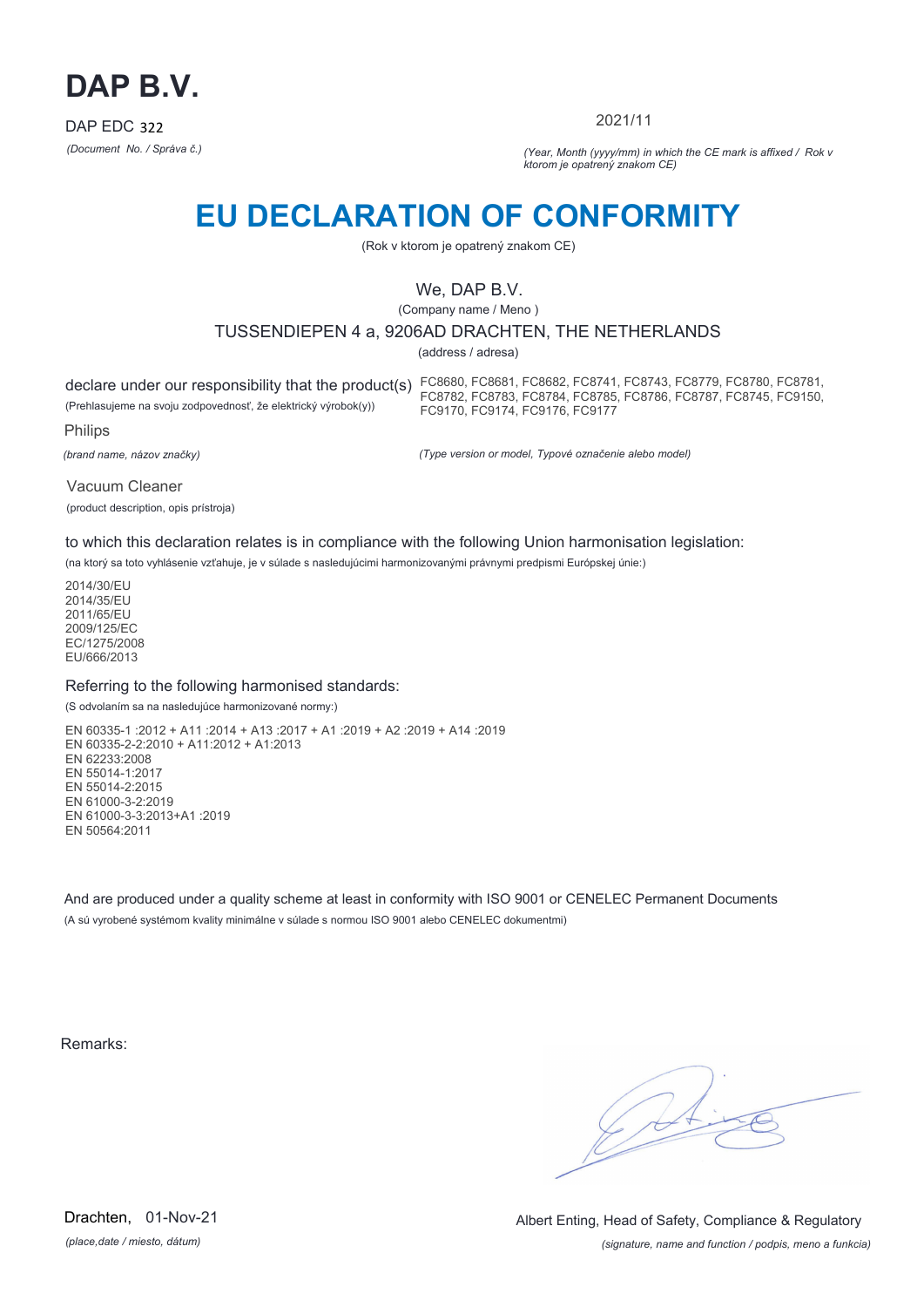

2021/11

*(Document No. / Številka poročila) (Year, Month (yyyy/mm) in which the CE mark is affixed / Leto namstitve CE znaka)*

# **EU DECLARATION OF CONFORMITY**

(Izjava o skladnosti)

# We, DAP B.V.

(Company name / Ime)

## TUSSENDIEPEN 4 a, 9206AD DRACHTEN, THE NETHERLANDS

(address / Naslov)

(S polno odgovornostjo izjavljamo)

declare under our responsibility that the product(s) FC8680, FC8681, FC8682, FC8741, FC8743, FC8779, FC8780, FC8781, FC8782, FC8783, FC8784, FC8785, FC8786, FC8787, FC8745, FC9150, FC9170, FC9174, FC9176, FC9177

Philips

*(brand name, Ime znamke)*

*(Type version or model, Tip, verzija ali model)*

Vacuum Cleaner (product description, Opis proizvoda)

to which this declaration relates is in compliance with the following Union harmonisation legislation:

(na katerega se nanaša ta izjava, je skladen z naslednjo usklajevalno zakonodajo Unije:)

2014/30/EU 2014/35/EU 2011/65/EU 2009/125/EC EC/1275/2008 EU/666/2013

## Referring to the following harmonised standards:

(S sklicevanjem na naslednje usklajene standarde:)

EN 60335-1 :2012 + A11 :2014 + A13 :2017 + A1 :2019 + A2 :2019 + A14 :2019 EN 60335-2-2:2010 + A11:2012 + A1:2013 EN 62233:2008 EN 55014-1:2017 EN 55014-2:2015 EN 61000-3-2:2019 EN 61000-3-3:2013+A1 :2019 EN 50564:2011

And are produced under a quality scheme at least in conformity with ISO 9001 or CENELEC Permanent Documents (In so proizvedeni v skladu s shemo kakovosti najmanj v skladu z ISO 9001 ali CENELEC stalnimi dokumenti)

Remarks:

*(place,date / Kraj, datum)* Drachten, 01-Nov-21

*(signature, name and function / Podpis, Ime in funkcija)* Albert Enting, Head of Safety, Compliance & Regulatory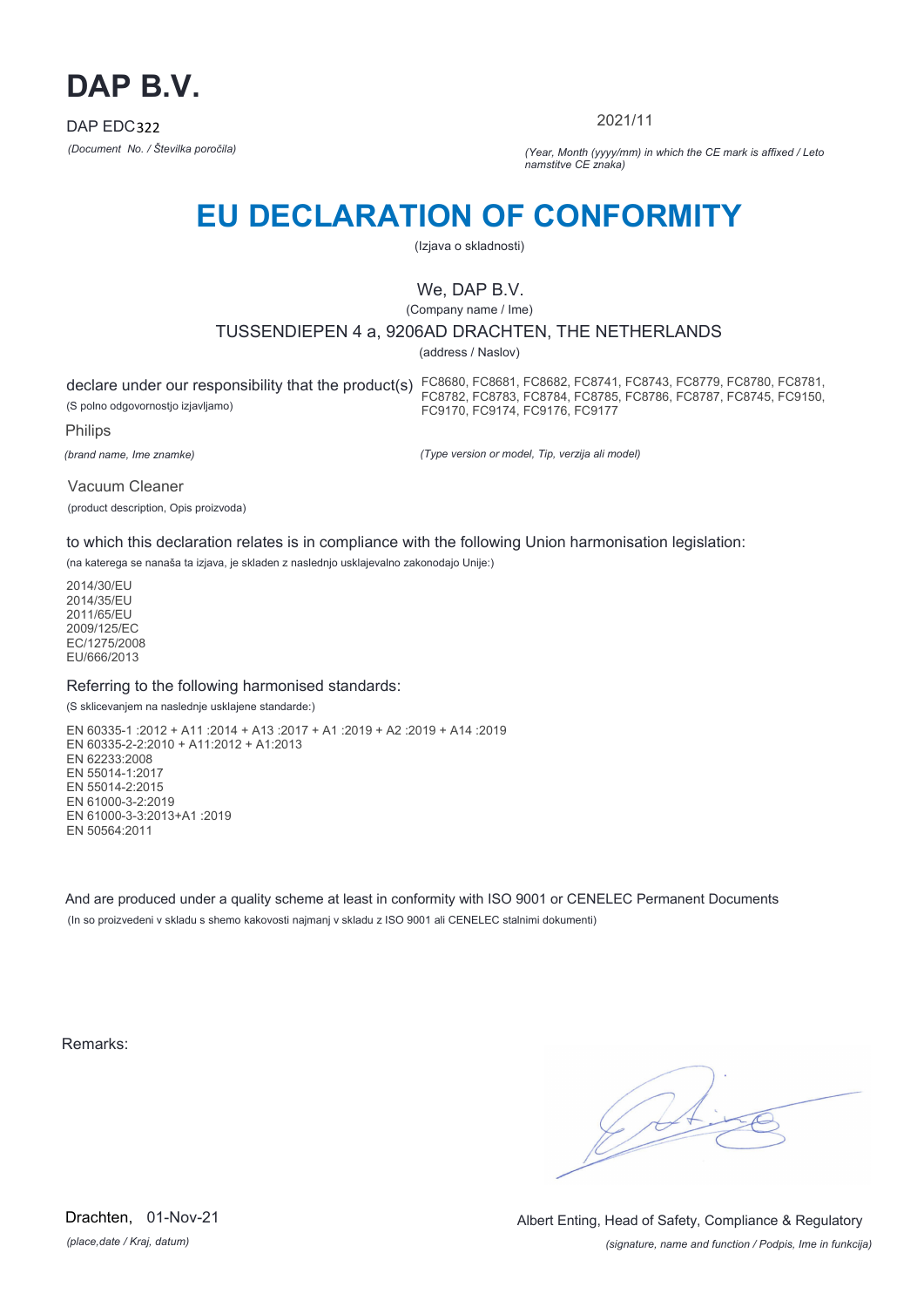

2021/11

*(Document No. / Döküman Numarası) (Year, Month (yyyy/mm) in which the CE mark is affixed / CE İbaresinin eklendiği yıl (yyyy/aa))*

# **EU DECLARATION OF CONFORMITY**

(EU UYGUNLUK BEYANI)

## DAP B.V.

(Company name / İmalatçının ismi)

#### TUSSENDIEPEN 4 a, 9206AD DRACHTEN, THE NETHERLANDS

(address / İmalatçının adresi )

*(Type version or model, Tip veya model)*

This declaration of conformity is issued under the sole responsibility of the manufacturer (Bu uygunluk beyanı yalnızca imalatçının kendi sorumluluğu altında düzenlenir) Philips FC8680, FC8681, FC8682, FC8741, FC8743, FC8779, FC8780, FC8781, FC8782, FC8783, FC8784, FC8785, FC8786, FC8787, FC8745, FC9150, FC9170, FC9174, FC9176, FC9177

*(brand name, İsim )*

Vacuum Cleaner

(product description, Ürün Açıklamas )

to which this declaration relates is in compliance with the following Union harmonisation legislation:

((bu beyanın ilgili olduğu) aşağıdaki Union uyumlaştırma mevzuatına uygundur:)

2014/30/EU 2014/35/EU 2011/65/EU 2009/125/EC EC/1275/2008 EU/666/2013

#### Referring to the following harmonised standards:

(Aşağıdaki uyumlaştırılmış standartlara atıfta bulunmaktadır:)

EN 60335-1 :2012 + A11 :2014 + A13 :2017 + A1 :2019 + A2 :2019 + A14 :2019 EN 60335-2-2:2010 + A11:2012 + A1:2013 EN 62233:2008 EN 55014-1:2017 EN 55014-2:2015 EN 61000-3-2:2019 EN 61000-3-3:2013+A1 :2019 EN 50564:2011

And are produced under a quality scheme at least in conformity with ISO 9001 or CENELEC Permanent Documents (En az ISO 9001 veya CENELEC Daimi Belgelerine uygun kalite şemasına binaen mevcut ürünlerdir)

Remarks:

*(place,date / Yer ve tarih )* Drachten, 01-Nov-21

*(signature, name and function / İmza, isim ve görevi)* Albert Enting, Head of Safety, Compliance & Regulatory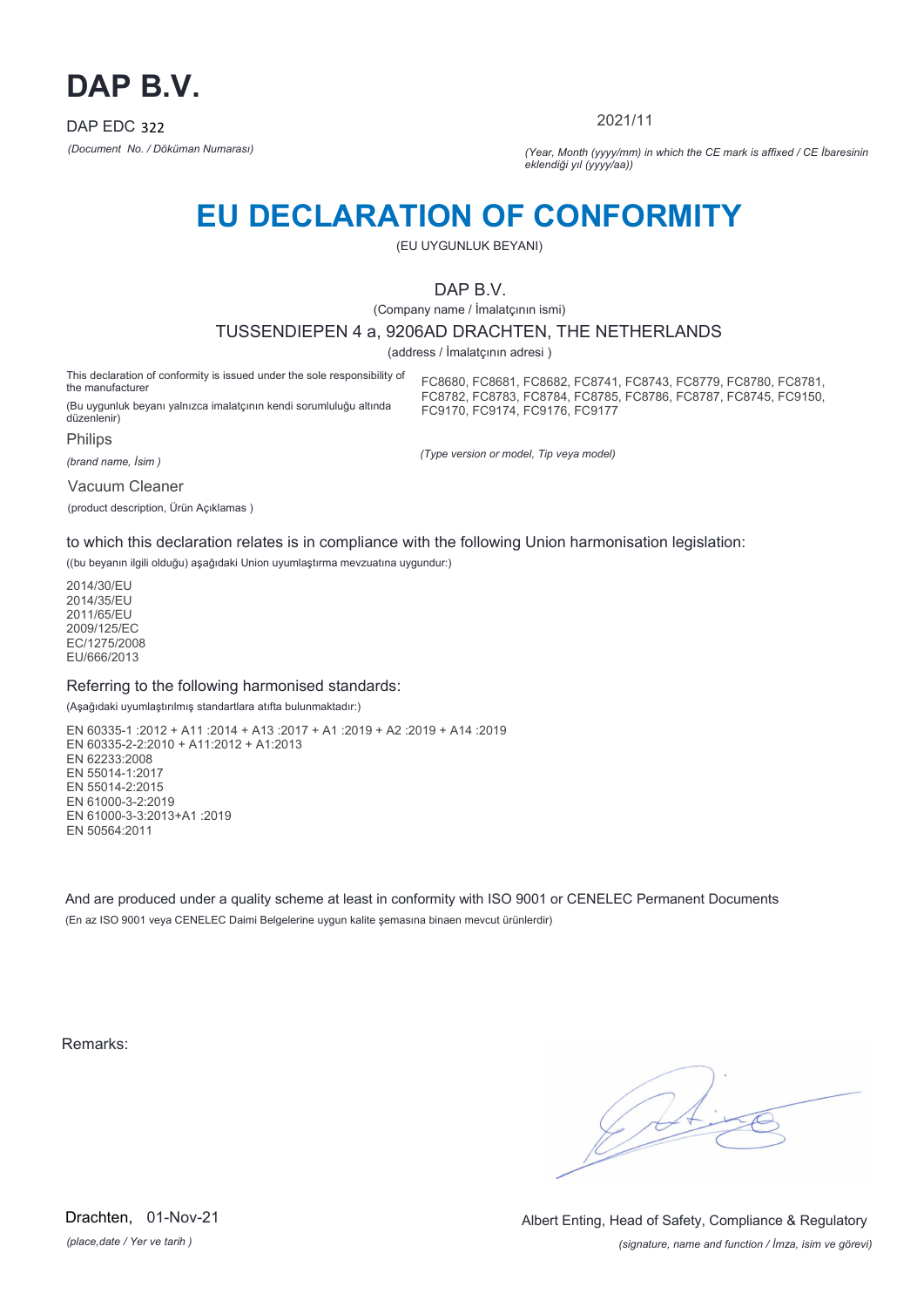

2021/11

*(Document No. / Broj izvještaja) (Year, Month (yyyy/mm) in which the CE mark is affixed / Godina ishođenja CE oznake)*

# **EU DECLARATION OF CONFORMITY**

(Izjava o sukladnosti)

# We, DAP B.V.

(Company name / Ime)

## TUSSENDIEPEN 4 a, 9206AD DRACHTEN, THE NETHERLANDS

(address / Adresa)

(Odgovorno izjavljujemo da je elektični uređaj(i))

declare under our responsibility that the product(s) FC8680, FC8681, FC8682, FC8741, FC8743, FC8779, FC8780, FC8781, FC8782, FC8783, FC8784, FC8785, FC8786, FC8787, FC8745, FC9150, FC9170, FC9174, FC9176, FC9177

Philips

*(brand name, Naziv robne marke)*

*(Type version or model, Tipska oznaka ili model)*

Vacuum Cleaner (product description, opis proizvoda)

to which this declaration relates is in compliance with the following Union harmonisation legislation:

(na koji se odnosi ova deklaracija u skladu je sa sljedećim zakonima o harmonizaciji Unije:)

2014/30/EU 2014/35/EU 2011/65/EU 2009/125/EC EC/1275/2008 EU/666/2013

### Referring to the following harmonised standards:

(Odnosi se na sljedeće norme za harmonizaciju:)

EN 60335-1 :2012 + A11 :2014 + A13 :2017 + A1 :2019 + A2 :2019 + A14 :2019 EN 60335-2-2:2010 + A11:2012 + A1:2013 EN 62233:2008 EN 55014-1:2017 EN 55014-2:2015 EN 61000-3-2:2019 EN 61000-3-3:2013+A1 :2019 EN 50564:2011

And are produced under a quality scheme at least in conformity with ISO 9001 or CENELEC Permanent Documents (najmanje u skladu sa normom ISO 9001 ili)

Remarks:

*(place,date / Mjesto ,datum)* Drachten, 01-Nov-21

*(signature, name and function / Potpis,ime i radno mjesto)* Albert Enting, Head of Safety, Compliance & Regulatory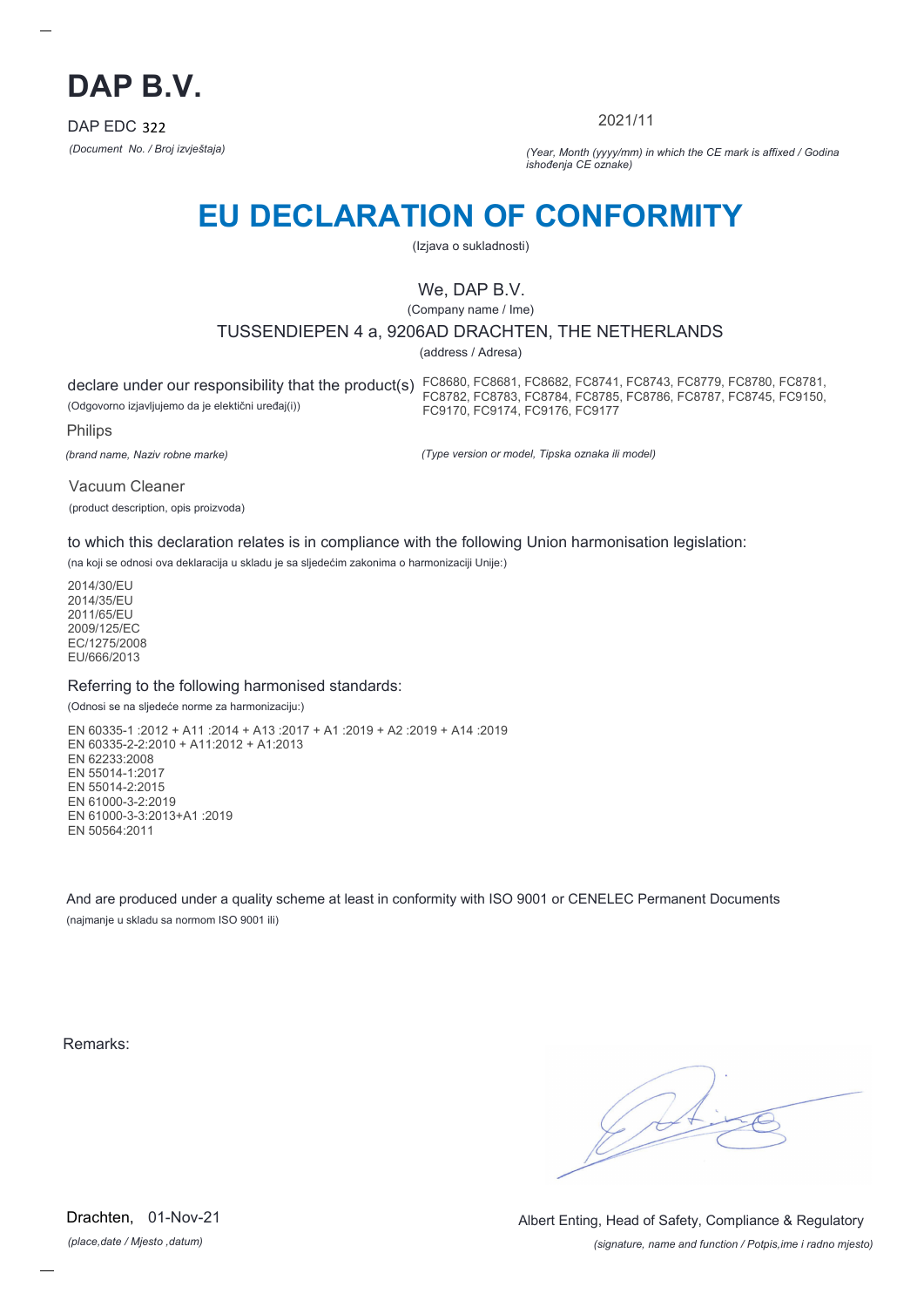

2021/11

*(Document No. / Αρ. έκθεσης) (Year, Month (yyyy/mm) in which the CE mark is affixed / Έτος επικόλλησης του σήματος συμμόρφωσης CE)*

# **EU DECLARATION OF CONFORMITY**

(ΔΗΛΩΣΗ ΣΥΜΜΟΡΦΩΣΗΣ CE)

## We, DAP B.V.

(Company name / Επωνυμία)

TUSSENDIEPEN 4 a, 9206AD DRACHTEN, THE NETHERLANDS

(address / Διεύθυνση)

declare under our responsibility that the product(s) FC8680, FC8681, FC8682, FC8741, FC8743, FC8779, FC8780, FC8781, (Δηλώνουμε υπεύθυνα ότι το ηλεκτρολογικό προϊόν/ προϊόντα) Philips FC8782, FC8783, FC8784, FC8785, FC8786, FC8787, FC8745, FC9150, FC9170, FC9174, FC9176, FC9177

*(brand name, ονομασία μάρκας)*

*(Type version or model, Τύπος έκδοσης ή μοντέλο)*

Vacuum Cleaner

(product description, περιγραφή προϊόντος)

to which this declaration relates is in compliance with the following Union harmonisation legislation:

(στο οποίο αναφέρεται αυτή η δήλωση συμμορφώνεται με την παρακάτω νομοθεσία εναρμόνισης της Ένωσης:)

2014/30/EU 2014/35/EU 2011/65/EU 2009/125/EC EC/1275/2008 EU/666/2013

### Referring to the following harmonised standards:

(Αναφορικά με τα παρακάτω εναρμονισμένα πρότυπα:)

EN 60335-1 :2012 + A11 :2014 + A13 :2017 + A1 :2019 + A2 :2019 + A14 :2019 EN 60335-2-2:2010 + A11:2012 + A1:2013 EN 62233:2008 EN 55014-1:2017 EN 55014-2:2015 EN 61000-3-2:2019 EN 61000-3-3:2013+A1 :2019 EN 50564:2011

And are produced under a quality scheme at least in conformity with ISO 9001 or CENELEC Permanent Documents

(Και παράγεται/ παράγονται σύμφωνα με ένα ποιοτικό πρόγραμμα που συμμορφούται, κατ'ελάχιστον, με το πρότυπο ISO 9001 ή με τα Μόνιμα Έγγραφα Τεκμηρίωσης της CENELEC)

Remarks:

*(place,date / τόπος, ημερομηνία)* Drachten, 01-Nov-21

*(signature, name and function / υπογραφή, ονοματεπώνυμο και λειτουργία)* Albert Enting, Head of Safety, Compliance & Regulatory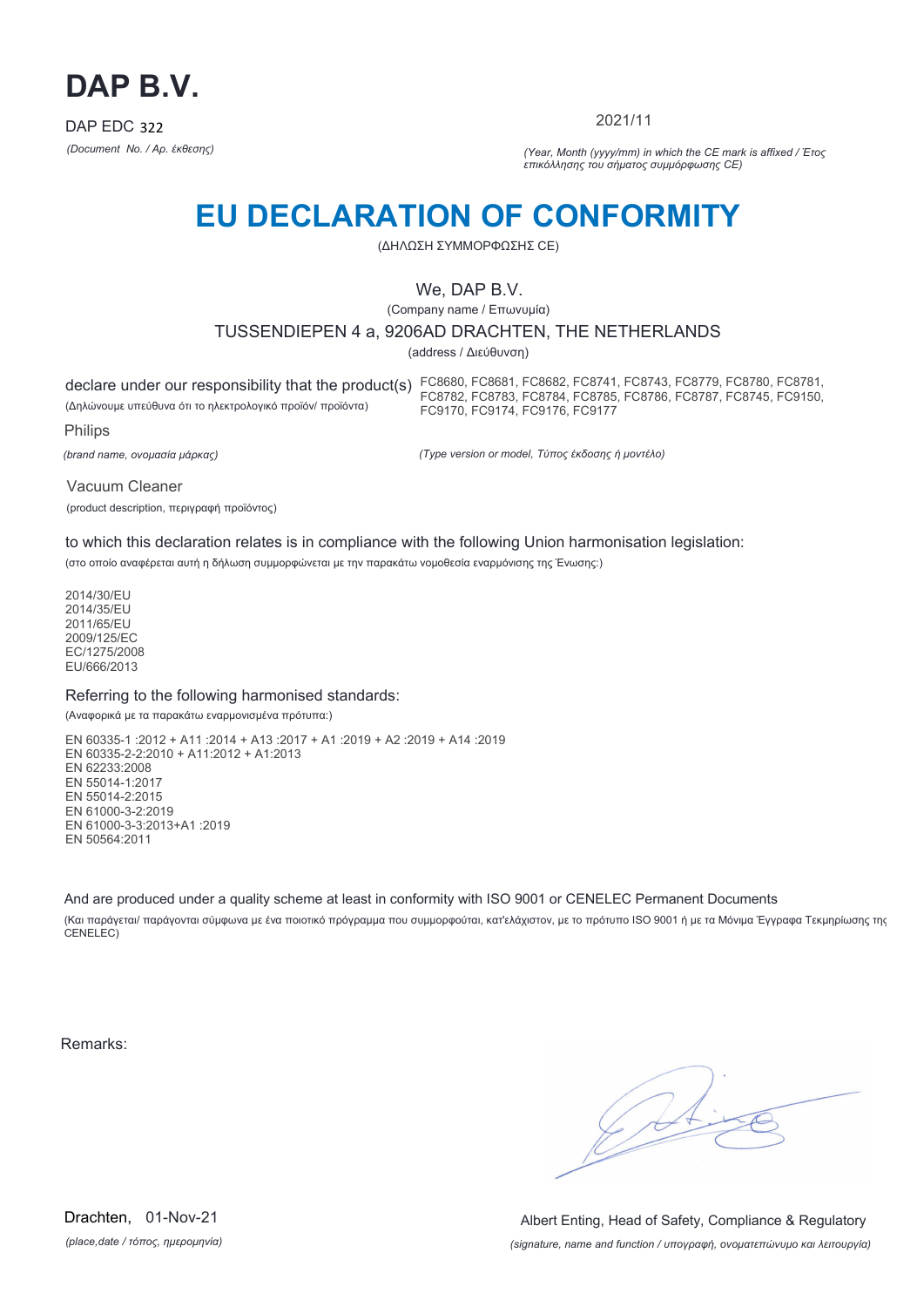

2021/11

*(Document No. / Документ №) (Year, Month (yyyy/mm) in which the CE mark is affixed / Година на поставяне на CE маркировката)*

# **EU DECLARATION OF CONFORMITY**

(CE Декларация за съответствие)

## We, DAP B.V.

(Company name / Име )

### TUSSENDIEPEN 4 a, 9206AD DRACHTEN, THE NETHERLANDS

(address / адрес)

(Декларираме на наша отговорност, че електрическият(те) уред(и)

declare under our responsibility that the product(s) FC8680, FC8681, FC8682, FC8741, FC8743, FC8779, FC8780, FC8781, FC8782, FC8783, FC8784, FC8785, FC8786, FC8787, FC8745, FC9150, FC9170, FC9174, FC9176, FC9177

Philips

*(Brand name, търговска марка)*

*(Type version or model, Серия или модел)*

Vacuum Cleaner

(product description, описание на продукта(ите))

to which this declaration relates is in compliance with the following Union harmonisation legislation:

(към който се отнася настоящата декларация, е в съответствие със следното законодателство на Съюза относно хармонизацията:)

2014/30/EU 2014/35/EU 2011/65/EU 2009/125/EC EC/1275/2008 EU/666/2013

#### Referring to the following harmonised standards:

(Отнася се към следните хармонизирани стандарти:)

EN 60335-1 :2012 + A11 :2014 + A13 :2017 + A1 :2019 + A2 :2019 + A14 :2019 EN 60335-2-2:2010 + A11:2012 + A1:2013 EN 62233:2008 EN 55014-1:2017 EN 55014-2:2015 EN 61000-3-2:2019 EN 61000-3-3:2013+A1 :2019 EN 50564:2011

And are produced under a quality scheme at least in conformity with ISO 9001 or CENELEC Permanent Documents (и са произведени под система за качествен контрол най-малко в съответствие с ISO 9001 или)

Remarks:

*(place,date / място, дата)* Drachten, 01-Nov-21

*(signature, name and function / подпис, име и длъжност)* Albert Enting, Head of Safety, Compliance & Regulatory